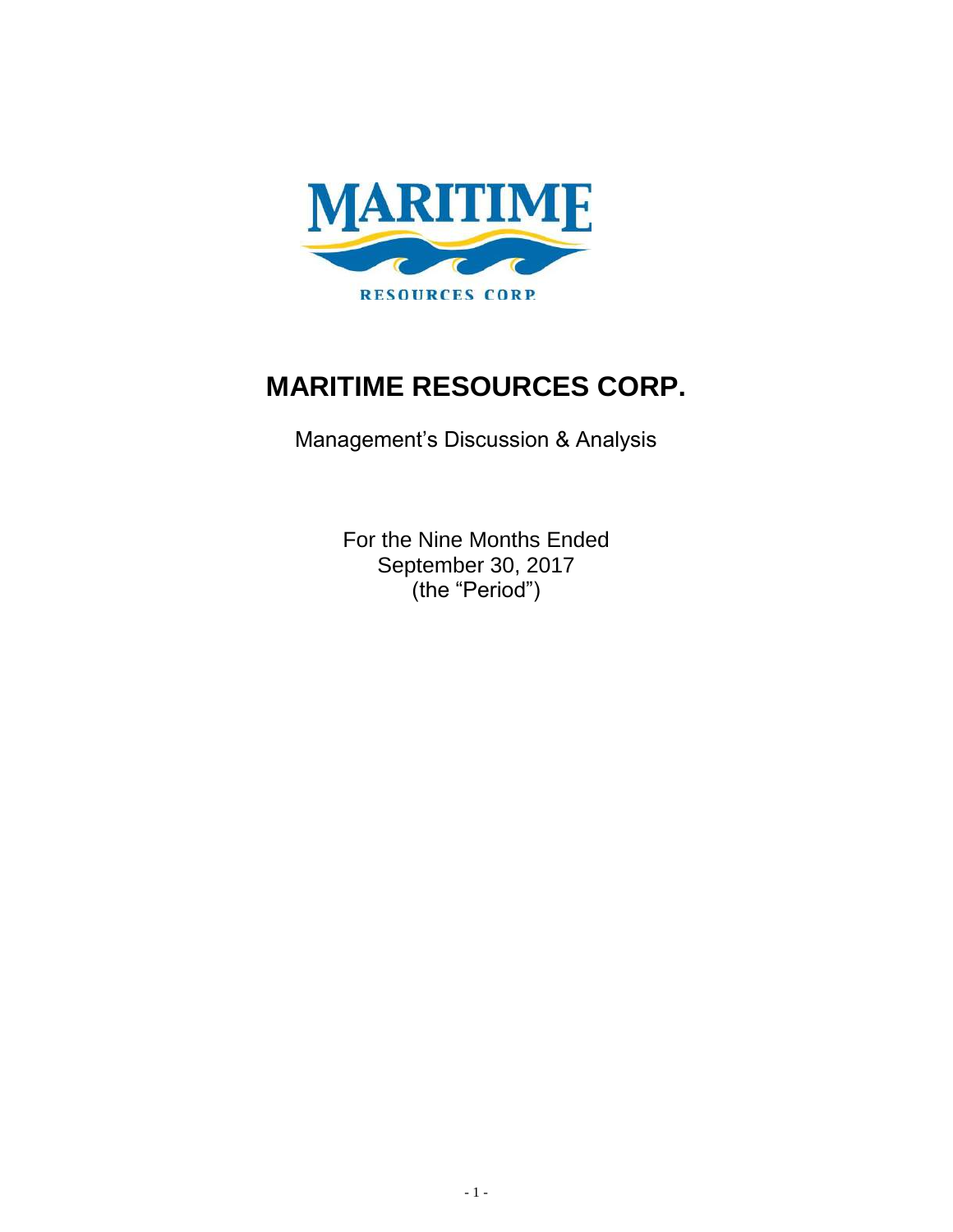# **Table of Contents**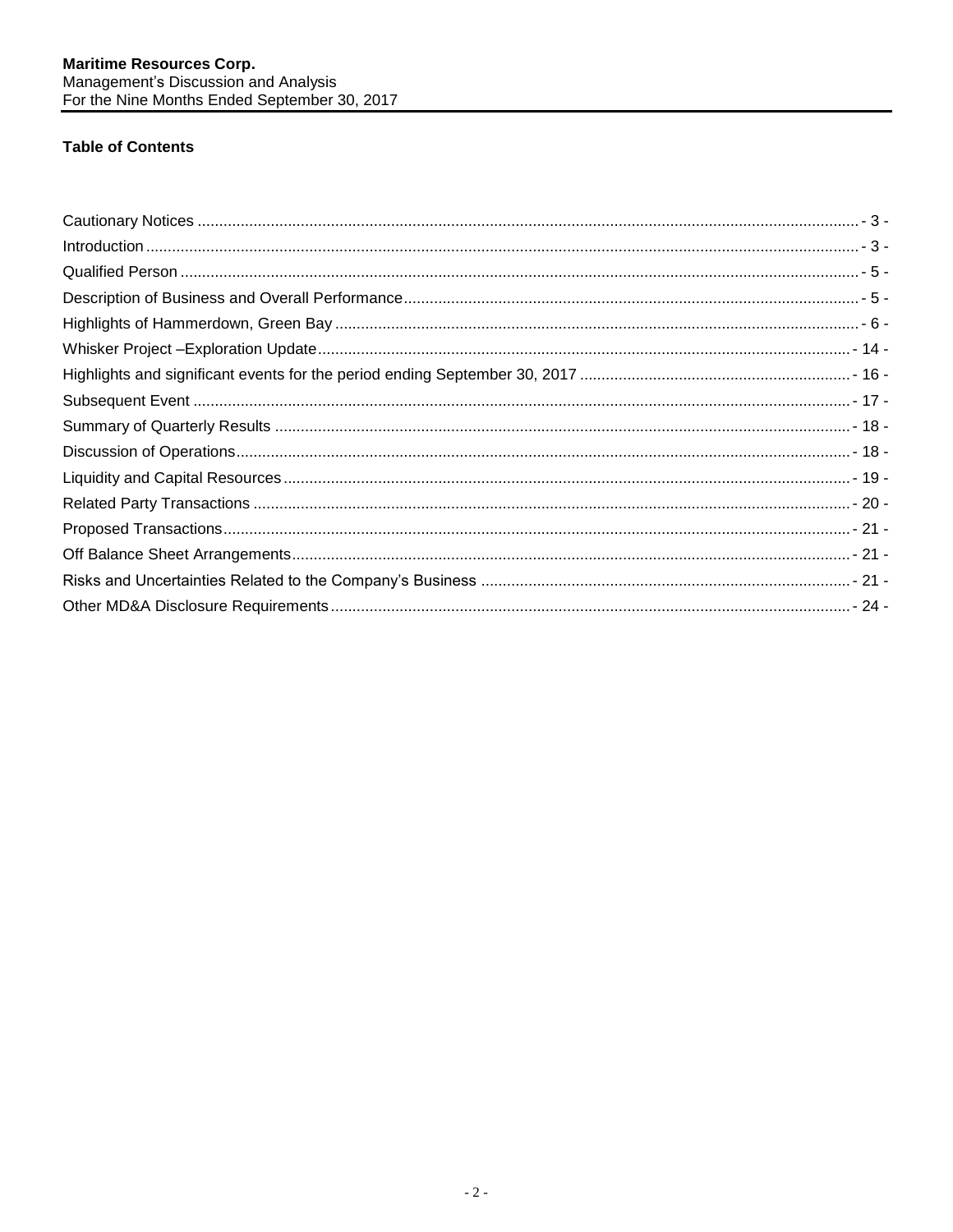## <span id="page-2-0"></span>**Cautionary Notices**

*The Company's financial statements for the nine months ended September 30, 2017, and this accompanying Management's Discussion and Analysis ("MD&A") contain statements that constitute "forward-looking statements" within the meaning of National Instrument 51-102, Continuous Disclosure Obligations of the Canadian Securities Administrators. Forward-looking statements often, but not always, are identified by the use of words such as "seek", "anticipate", "believe", "plan", "estimate", "expect", "targeting" and "intend" and statements that an event or result "may", "will", "should", "could", or "might" occur or be achieved and other similar expressions. Forward-looking statements in this MD&A include statements regarding the Company's future exploration plans and expenditures, the satisfaction of rights and performance of obligations under agreements to which the Company is a part, the ability of the Company to hire and retain employees and consultants and estimated administrative assessment and other expenses. The forward-looking statements that are contained in this MD&A involve a number of risks and uncertainties. As a consequence, actual results might differ materially from results forecasted or suggested in these forward-looking statements. Some of these risks and uncertainties are identified under the heading "Risks and Uncertainties Related to the Company's Business" in this MD&A. Additional information regarding these factors and other important factors that could cause results to differ materially may be referred to as part of particular forward-looking statements. The forward-looking statements are qualified in their entirety by reference to the important factors discussed under the heading "Risks and Uncertainties Related to the Company's Business" and to those that may be discussed as part of particular forward-looking statements. Forward-looking statements involve known and unknown risks, uncertainties, assumptions and other factors that may cause the actual results, performance or achievements of the Company to be materially different from any future results, performance or achievements expressed or implied by the forward-looking statements. Factors that could cause the actual results to differ include market prices, exploration success, continued availability of capital and financing, inability to obtain required regulatory approvals, title to properties, and general market conditions. These statements are based on a number of assumptions, including assumptions regarding general market conditions, the timing and receipt of regulatory approvals, the ability of the Company and other relevant parties to satisfy regulatory requirements, the availability of financing for proposed transactions and programs on reasonable terms and the ability of thirdparty service providers to deliver services in a timely manner. Forward-looking statements contained herein are made as of the date of this MD&A and the Company disclaims any obligation to update any forward-looking statements, whether as a result of new information, future events or results or otherwise. There can be no assurance that forward-looking statements will prove to be accurate, as actual results and future events could differ materially from those anticipated in such statements. Accordingly, readers should not place undue reliance on forward-looking statements.*

## <span id="page-2-1"></span>**Introduction**

The management's discussion and analysis ("MD&A" or "Report") of Maritime Resources Corp. (the "Company" or "Maritime") has been prepared by management in accordance with the requirements under National Instrument 51-102 as at November 22, 2017 (the "Report Date"), and provides comparative analysis of the Company's financial results for the Period. The following information should be read in conjunction with the Company's audited financial statement for the year ended December 31, 2016 and the Company's condensed interim financial statement for the period ended September 30, 2017 together with the notes thereto (collectively, the "Financial Statements"). Unless otherwise indicated, all dollar amounts in this document are in Canadian dollars.

The Financial Statements, together with this MD&A, are intended to provide investors with a reasonable basis for assessing the financial performance of the Company as well as potential future performance, and are not necessarily indicative of the results that may be expected in future periods. The information in the MD&A may contain forward-looking statements, and the Company cautions investors that any forward looking statements by the Company are not guarantees of future performance, as they are subject to significant risks and uncertainties that may cause projected results or events to differ materially from actual results or events. Please refer to the risks and cautionary notices of this MD&A. Additional information relating to the Company may be found on SEDAR at *[www.sedar.com](http://www.sedar.com/)*.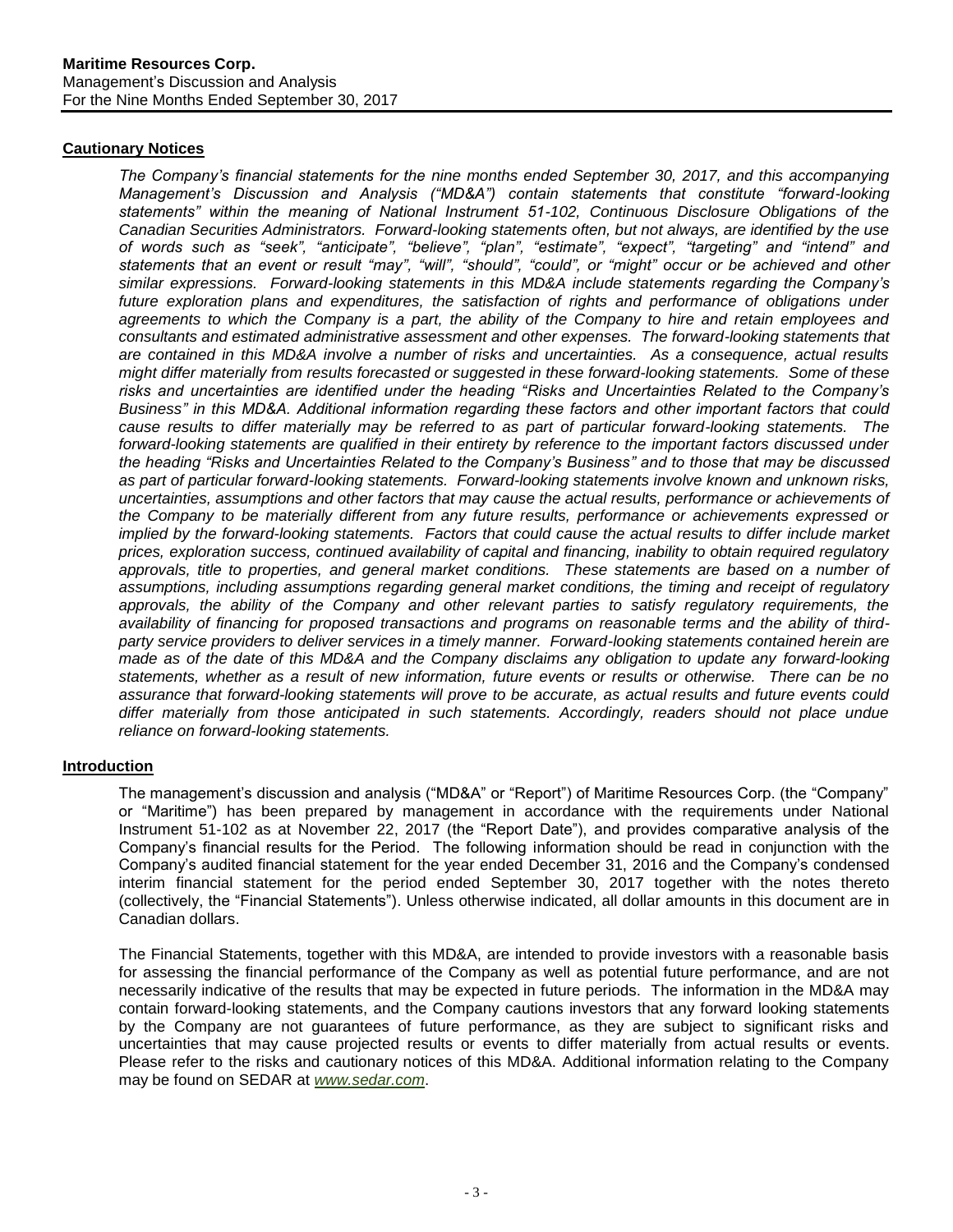# **HEAD OFFICE**

Maritime Resources Corp. Suite 615 – 800 West Pender Street Vancouver, BC V6C 2V6

# **OFFICERS & DIRECTORS**

Douglas Fulcher Director, President and Chief Executive Officer

Andrew Pooler Chief Operating Officer and Director

Niina Makela Chief Financial Officer

Jacqueline Collins Corporate Secretary

Bernard H. Kahlert, P.Eng. VP, Exploration

Allan W. Williams Director and Chairman

Peter Mercer **Director** 

## **LISTING**

TSX Venture Exchange: MAE

## **REGISTRAR & TRUST AGENT**

Computershare Trust Company of Canada 510 Burrard Street, 3rd Floor Vancouver, BC V6C 3B9

## **AUDITOR**

Davidson & Company LLP, Chartered Professional **Accountants** 1200 - 609 Granville Street P.O. Box 10372, Pacific Centre Vancouver, British Columbia V7Y 1G6

# **LEGAL COUNSEL**

Salley Bowes Harwardt Law Corp. Suite 1750 – 1185 West Georgia Street Vancouver, BC V6E 4E6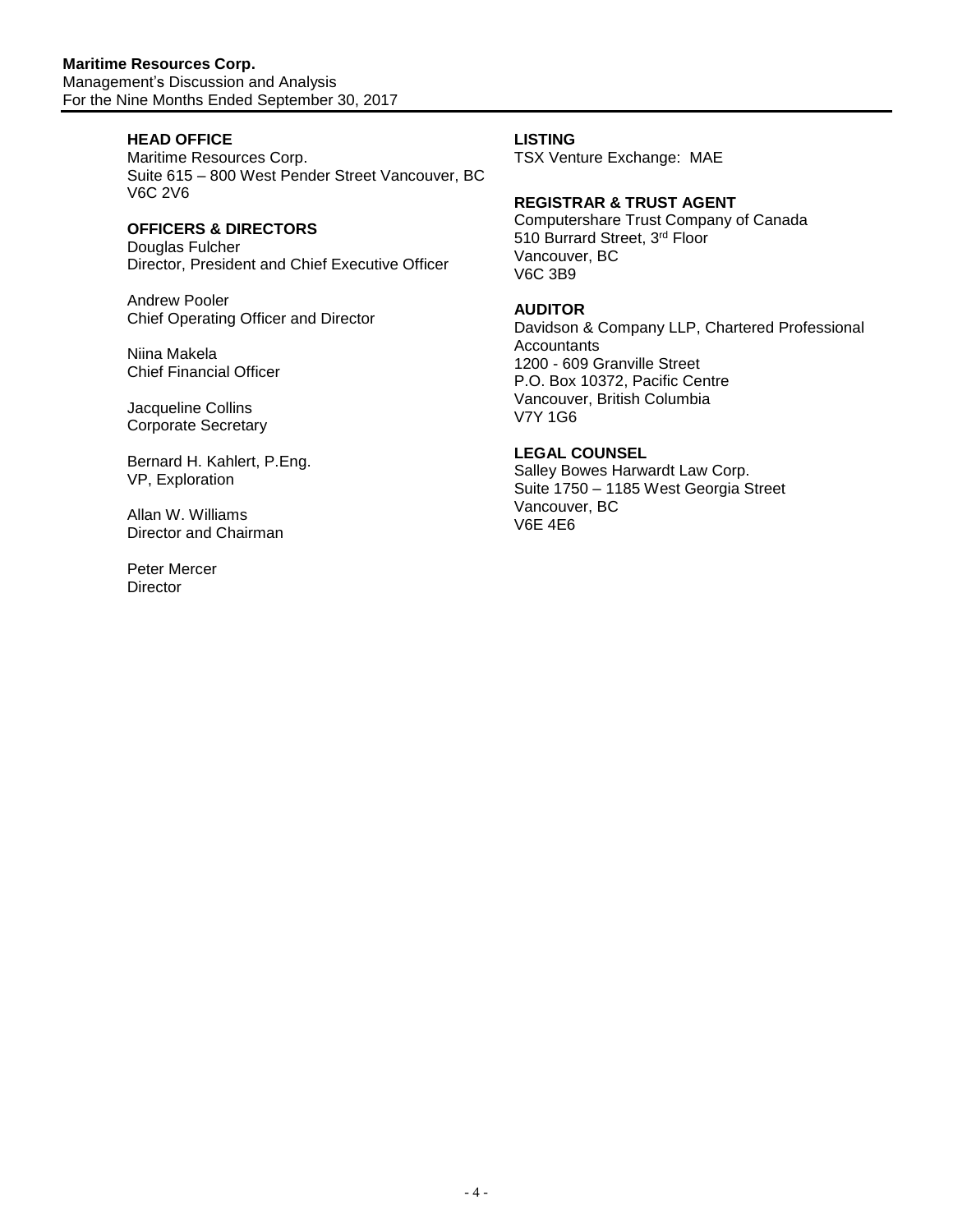## <span id="page-4-0"></span>**Qualified Person**

Mr. Bernard Kahlert, P.Eng. is the qualified person under National Instrument 43-101, responsible for the technical information presented in this MD&A and the supervision of work done in association with the exploration and development programs in respect of the Company's exploration properties.

## <span id="page-4-1"></span>**Description of Business and Overall Performance**

The Company is a gold and base metals exploration and development company with a focus on Canadian mining opportunities with advanced exploration assets in Newfoundland and Labrador, Canada. The Company is a reporting issuer in British Columbia and Alberta, and trades on the TSX Venture Exchange under the symbol MAE.



Maritime holds 100% of the Green Bay Property, located near Springdale, Newfoundland and Labrador. The property hosts a combined measured and indicated and inferredNI43-101 Mineral Resource estimate of approximately 1,000,000 ounces from the past producing Hammerdown gold mine and the Orion gold deposit, which are separated by a 1.5 km distance. In addition the property also host the Lochinvar base metals/precious metals deposit.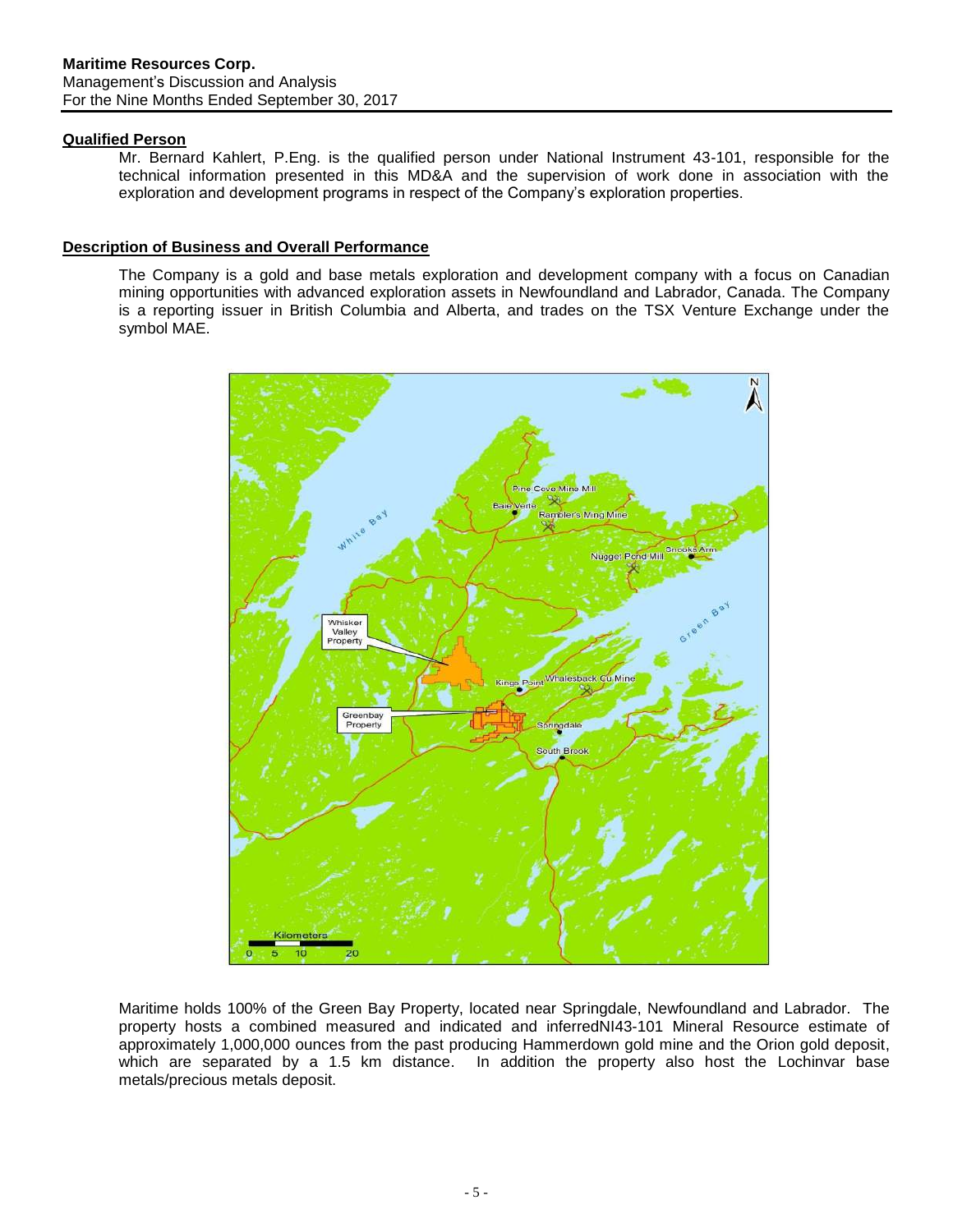The Hammerdown gold deposit was successfully mined by Richmont Mines between 2000 and 2004 when gold prices averaged US\$325/oz. During its operation, a total of 291,400 tonnes of ore were extracted, at an average grade of 15.83 g/t Au, recovering a total of 143,000 ounces of gold at an 8 g/t cut-off. All of the ore was processed at the Nugget Pond mill, now owned and operated by Rambler Metals and Mining Canada Limited, with an average gold recovery of 97.1%. Mining terminated in 2004 due to low gold prices with extensive gold mineralization remaining, although uneconomic at that time. The Orion gold deposit consists of two main vein systems, both of which are exposed on surface and open along strike, and down plunge to the northeast.

With the positive PFS, released in March 2017, the Company has begun an aggressive work program, starting in August of this year, with plans to continue advancing the Hammerdown gold mine towards a production decision. The Company's overall goal for Hammerdown is to be in full production within a 2 year period. The work program comprised of opening the underground portal to the historic Hammerdown mine as well as an extensive trenching and sampling program on the J and K veins, all are exposed on surface. During the period, project permitting also continued with the goal to complete a dewatering permit as well as an Environmental Assessment registration for an operation restart.



<span id="page-5-0"></span>**Highlights of Hammerdown, Green Bay for the nine months ended September 30, 2017**

In March, 2017, a prefeasibility engineering study evaluating the economic viability of reopening the Hammerdown gold mine, was received from WSP Canada Inc. ("WSP"). WSP were mandated to evaluate the potential of bringing this past producing gold mine back into commercial production. The study was completed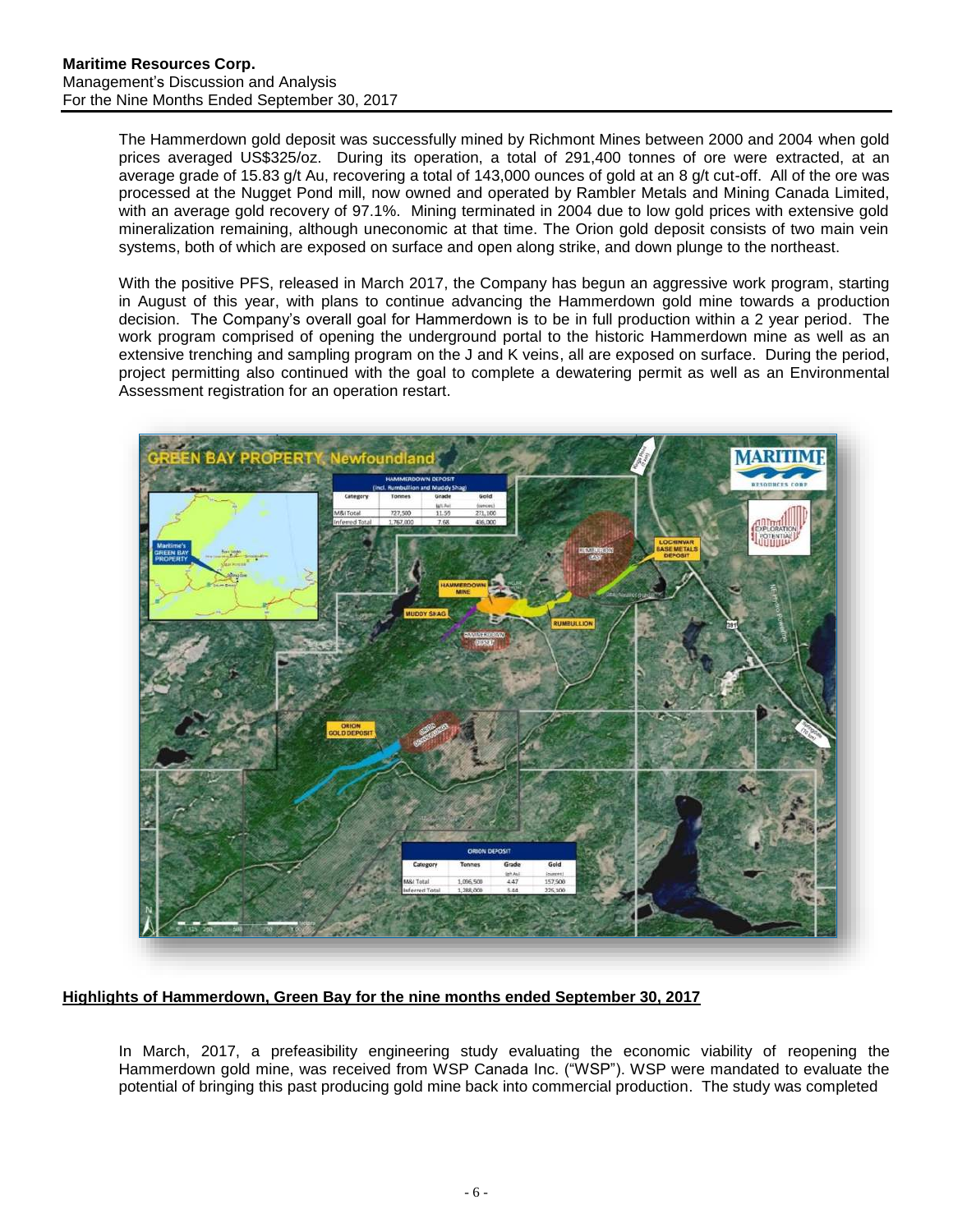on the measured & indicated NI43-101 mineral resource estimate, producing proven and probable reserves for the property.

The Study was successful in demonstrating a viable mining operation with low upfront capital and short time line to the start of gold production. The engineering design optimizes a small foot print within the historical mine area as well as utilizing some of the existing underground infrastructure where possible. The operation is schedule to run at a capacity of approximately 400 metric tonnes per day ('mtpd') over a five-year mine life.

The results of the study showed positive economics, strong internal rate of return, short payback period and significant cash flow under reasonable commodity price assumptions. The pre-tax operating cash cost to produce an ounce of gold was estimated at\$558 CDN with an all in pre-tax-cost (including capital, sustaining capital and operating cost) of \$955 CDN per ounce of gold. In addition, there remain numerous opportunities for improvement to reduce the planned development and capital costs. Maritime will continue to evaluate these opportunities with a goal to fully optimize the returns from the mining operation. In September of this year the Company began an aggressive work program at the Hammerdown project area, details of the program are listed below:

## **Excavation of the Portal**

When the Hammerdown mine originally closed in 2004 the portal and area in front of the portal was backfilled with unconsolidated material and re-contoured as part of the reclamation requirements. Excavation work has now been completed to the remove any material in front of the portal and the plug has been removed. The Company is now in a position to carry out an assessment of the underground workings to determine the work and capital required for full rehabilitation. During the winter months a full work plan and budget will be put in place to rehabilitate the underground workings as well as complete the dewatering permits for registration.

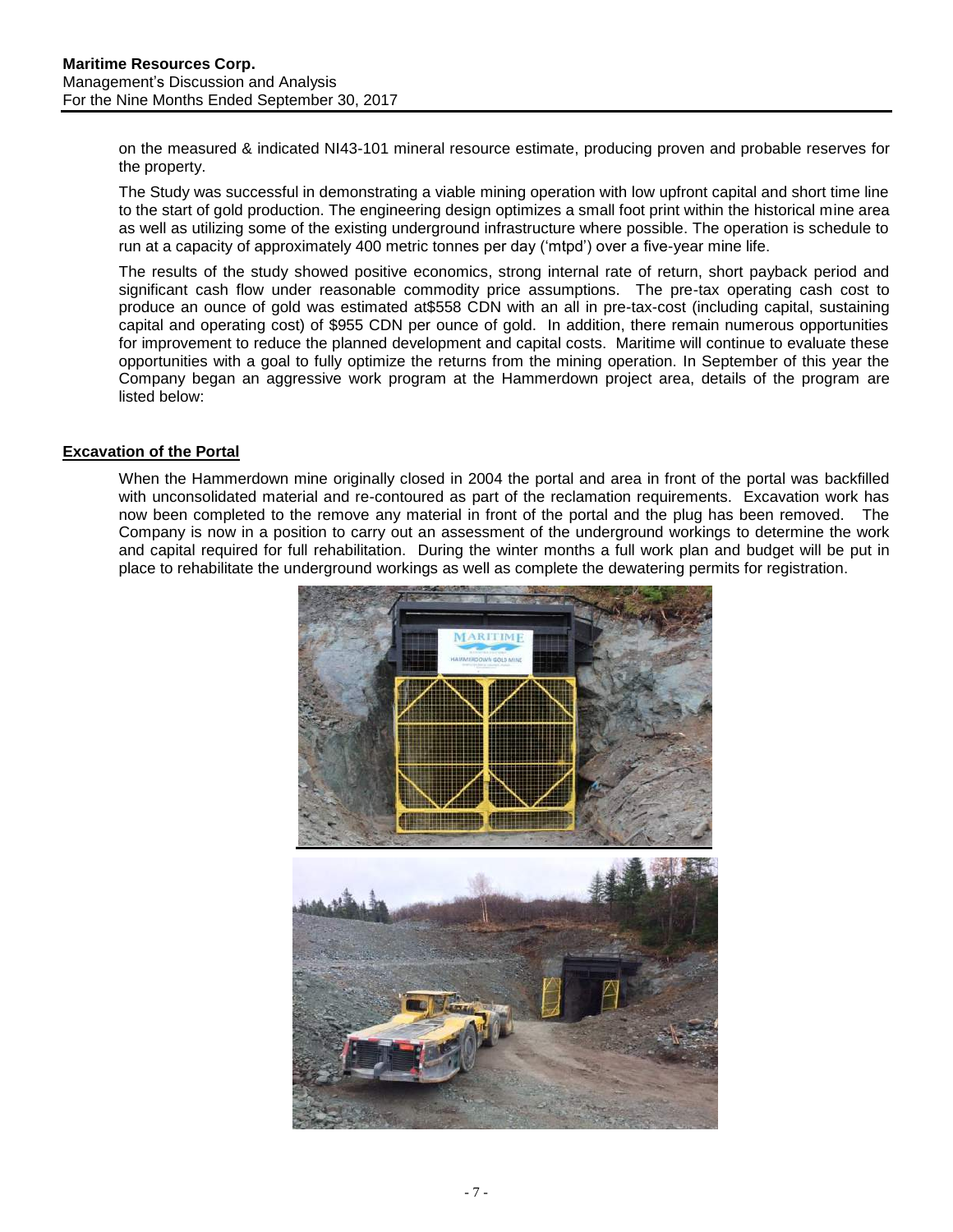# **2017 Trenching Program**

The Hammerdown deposit consists of gold rich vertical veins averaging over a meter in width with visible exposure on the surface. During the first year of production in 2001 the previous operator mined 17,500 ore tonnes averaging approximately 16 grams per tonne gold from a small surface open pit operation. A trenching program was completed during the quarter sampling the J and K veins to further evaluate their surface mining potential. (See news release 17-12 dated November 16th, 2017) Further studies will be conducted to determine the potential for an early open pit production scenario. If successful this could potentially reduce the preproduction timeline as outlined in the Prefeasibility Study creating early cash flow and increase the annual gold production.



**"J" Vein**

The 2017 trenching program at Hammerdown proved to be successful that focused on the J and K veins that are exposed on surface. The J and K veins are just two of the 10-vein gold system and are exposed on the surface for over 30 meters and 15 meters respectively. They are located near the south wall of the small open pit that was mined by the previous operator, Richmont Mines. During the original start-up of the Hammerdown Mine in year 2000, Richmont produced 8500 ounces from the small open pit over a period of just 4 months.

High grade gold assays were received from the J-Vein, ranging from 3.5g/t Au over 0.3 m to 67.5g/t over 0.5 meters. Assay values were also received from K-Vein, where 2 samples assayed 11.8 g/t Au over 0.5 m and 27.2 g/t Au 0.3 m. Values at the L-Vein, which is oblique to the pit wall, west of the high-grade portion of the Hammerdown vein system, were lower than 1 gm/t Au, due to its position outside the main high-grade zone.

The surface traces of the "J" and "K" veins are upward projections of previous drill hole intersections from 30 to 50 meters depths. These veins trend parallel to the pit wall and are being targeted for its open pit potential in the early stages of re-starting the mine. This could potentially reduce the preproduction timeline as outlined in the recently released prefeasibility study. The maps attached show the location of the channel samples with detailed assays below. The maps also show the position of the veins in proximity to the existing open pit wall edge.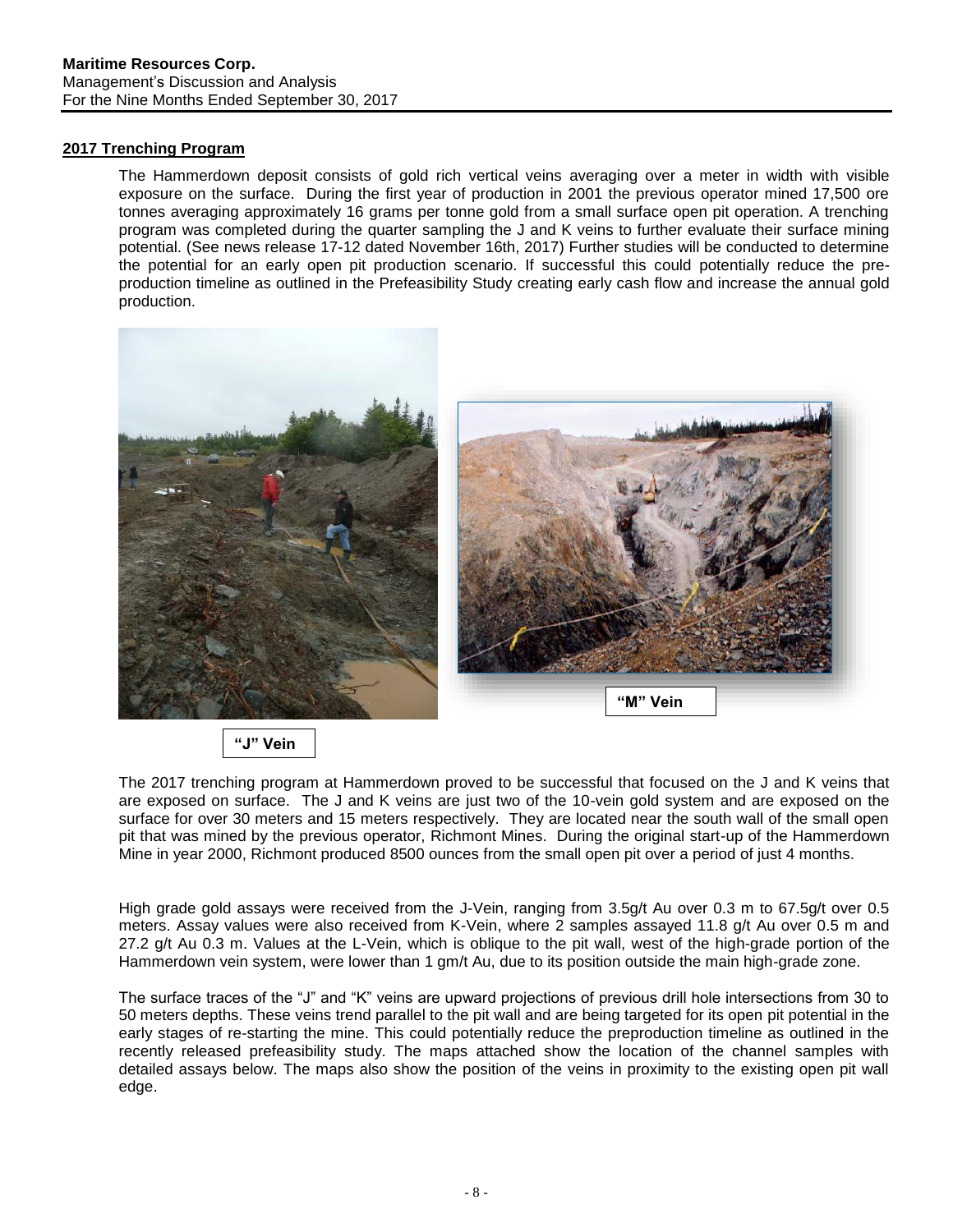| <b>VEIN</b> | <b>CHANNEL WIDTH</b> | GOLD (g/t)  | <b>VEIN EXTENT</b> |
|-------------|----------------------|-------------|--------------------|
|             |                      |             | (Length)           |
| $J-1$       | 0.75m                | $6.5$ g/t   | 7.62m              |
| $J-1$       | 0.60 <sub>m</sub>    | $6.3$ g/t   | 4.18m              |
| $J-1$       | 0.34m                | 10.39 $g/t$ | 3.05m              |
| $J-1$       | 0.5 <sub>m</sub>     | $67.5$ g/t  | 4.07m              |
| $J-1$       | 1.3 <sub>m</sub>     | $0.2$ g/t   | 4.88m              |
| J-1         | 0.75m                | $2.6$ g/t   | 7.30m              |
|             |                      |             |                    |
| $K-1$       | 0.5 <sub>m</sub>     | 11.8 $g/t$  | 6.55m              |
| $K-1$       | 1.3 <sub>m</sub>     | $0.53$ g/t  | 3.15m              |
| $K-1$       | 0.27m                | 26.87 g/t   | 6.75m              |
|             |                      |             |                    |
| $K-2$       | 0.79m                | $3.11$ g/t  | 7.4m               |

**TABLE of CHANNEL SAMPLES**, (showing grade, thickness and extent of the J and K vein)

A number of grab sample were also taken from surface on the J Vein, these samples were primarily semimassive pyrite within a quartz vein which is characteristic of the high-grade gold mineralization at Hammerdown. These high-grade gold assays are also supported by the assays from the channel samples taken along the exposed J vein.

**TABLE of GRAB SAMPLES**, (J and K vein)

| <b>SAMPLES</b> | GOLD (g/t) | <b>OUNCES/T</b> |
|----------------|------------|-----------------|
| $B-1$          | 24.6       | .79             |
| $B-2$          | 118.5      | 3.81            |
| $B-3$          | 99.2       | 3.19            |
| R-4            | 169.6      | 5.45            |

## **Drill Program**

A 3,000-metre drilling program has been planned for the winter of 2018 and is expected to begin in February.

Specifically, at the J & K veins, drilling will be directed between the recent trenching program and the historic underground drilling. This portion of the program will consist of shallow drill holes to outline grade and thickness of the upper portion of these veins. Once the drill program is completed, both surface trenching and drilling results will be compiled and evaluated for a potential open pit production scenario similar to Richmont's first year of production.

The Hammerdown portion of the drill program is targeting the inferred resource that exists within the mine plan area as outlined in the Prefeasibility Study announced in March of 2017. Currently there is approximately 400,000 ounces of Au in the inferred category estimated within the PFS mine plan area. A focused drill program will aim to move part of the inferred resource into the measured and indicated categories to allow for further consideration as a mineral reserve. The Rumbullion drilling will target both veins exposed by the surface trenches and a number of the geophysical targets outlined in last year's exploration program. This drilling will test the potential extension of the deposit for approximately 1,000 meters north east of Rumbullion.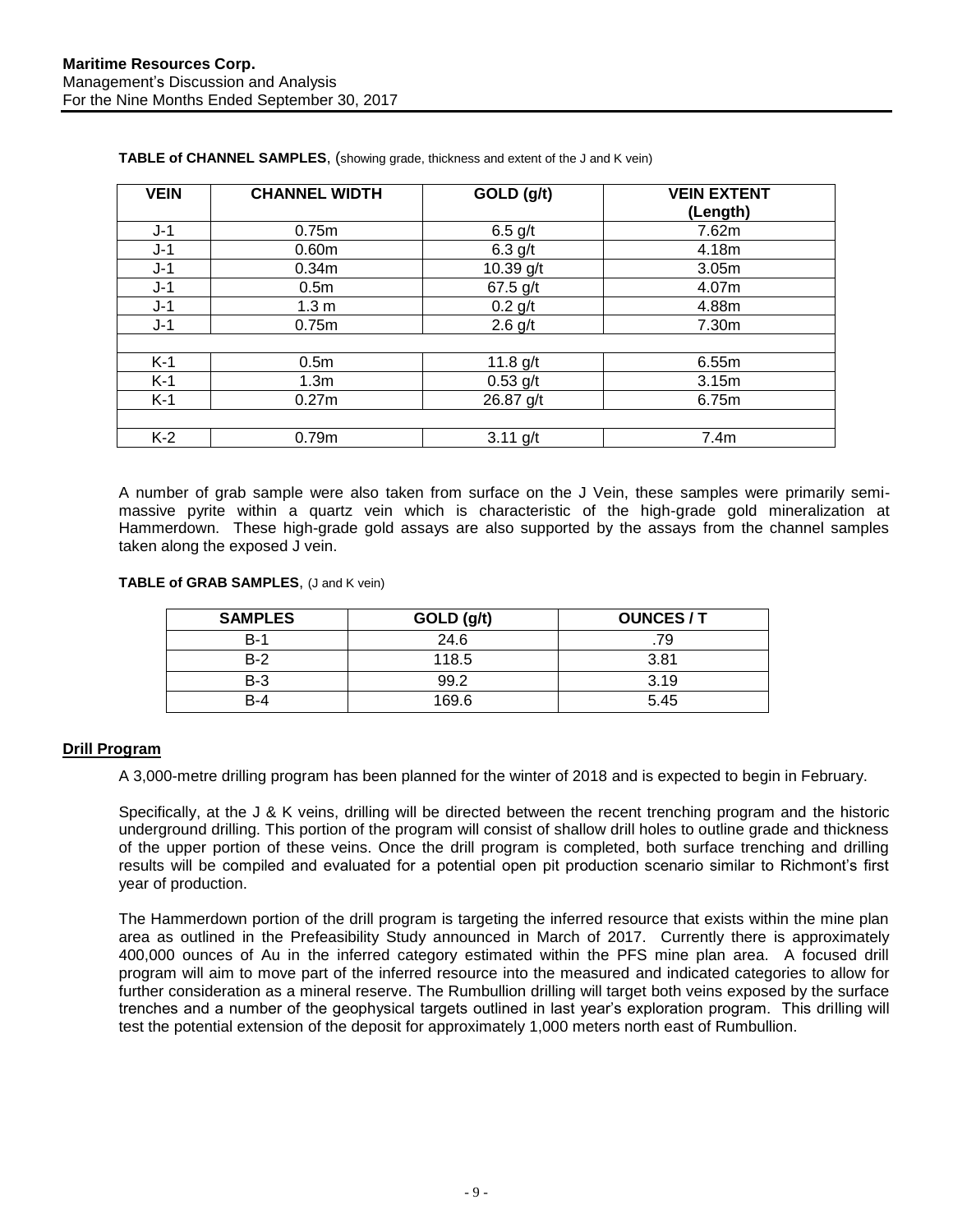## **Permitting**

Stantec Engineering has been engaged to complete the site environmental programs required for permitting the potential mining operation. To date many of the baseline environmental studies have been completed and will be incorporated into the environmental assessment ('EA')registration document that is expected to be submitted to the Newfoundland government later in 2018.

A mine water sampling program has also been completed in September of this year to determine the quality of the water underground in support of amine dewatering program. A previous sampling program completed in 2013 showed clean water with neutral pH. The latest sampling program by Stantec duplicated those 2013 results. With the water quality in the mine currently meeting effluent discharge standards, any treatment required as part of the dewatering program will be minimal.

The Company's management and engineering team will continue its focus on the opportunities outlined in the PFS with a goal to further enhance the project's economics while targeting specific CAPEX and schedule reductions. A surface diamond drilling program is also being planned to target extension of any previously mined areas and infill drilling on the inferred resources. There remains a significant amount of inferred mineralization situate near PFS planned development however is not presently included in the mine plan.

On completion of the 2017 planned work programs the Company intends to aggressively seek potential funding partners to bring Hammerdown gold mine back to production.

## **HAMMERDOWN PRE-FEASIBILY STUDY ('PFS') HIGHLIGHTS**

- Project Pre-tax net present value ('NPV $_{8\%}$ ') of \$71.2 million with an IRR of 46.8% per cent.
- Project after-tax net present value ('NPV<sub>8%</sub>') of \$44.2 million with an internal rate of return ('IRR') of 34.8%
- Net pre-tax cash flow of \$104 million, undiscounted. Net after-tax cash flow of \$69 million, undiscounted.
- Total Development and Capital Cost Estimate for the five-year life of mine of \$67.8 million,
	- o Mine Development Capital of -\$16.8 million
	- o Equipment Capital of \$10.6 million
	- o Infrastructure Capital of \$13.0 million
	- o Sustaining Capital \$12.9 million
	- o Indirect costs of \$ 7.3 million
	- o Contingency of \$7.2 million
- Mine life for the current plan at Hammerdown is five years, producing approximately 174,000 ounces at an average of approximately 35,000 ounces per year. Basic assumptions used for the compilation of this PFS:
	- o Gold Price of US\$ 1,250 per ounce
	- o Exchange Rate of 0.8 US\$ : 1 CA\$ (or 1 US\$ : 1.25 CA\$)
	- o Project discount rate of 8%
	- o Mill recovery of 97% based on the historic treatment of the ore at the nearby Nugget Pond Gold Mill from 2000 to 2004.

## **MINERAL RESOURCE AND RESERVE UPDATE**

As part of the PFS, a new geological resource and reserve has been estimated for the Hammerdown project. Tables 1 and 2 below outline the results of this updated estimate which will also be detailed in the technical report filed with SEDAR. No inferred mineralisation was included in the reserve estimate.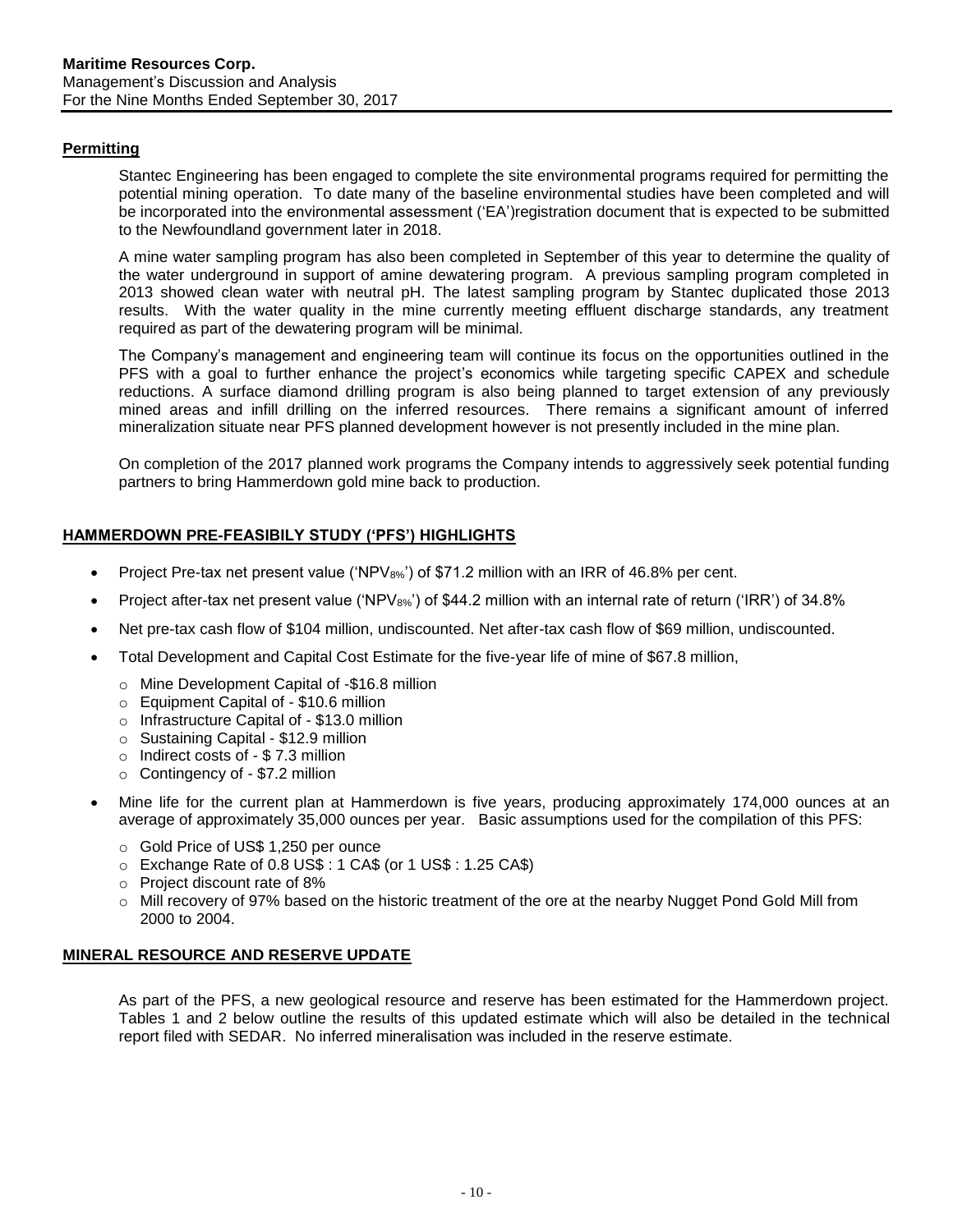# **MINERAL RESERVE**

| <b>CLASSIFICATION</b>                                                | <b>QUANTITY</b><br>tonnes | <b>GRADE</b><br>Au, $g/t$ | <b>CONTAINED METAL</b><br>Au, Koz |
|----------------------------------------------------------------------|---------------------------|---------------------------|-----------------------------------|
| Proven Reserves (undiluted, unrecovered)                             | 118,600                   | 15.17                     | 57.8                              |
| Probable Reserves (undiluted, unrecovered)                           | 320,600                   | 11.79                     | 121.5                             |
| <b>Total Proven and Probable Reserve</b><br>(undiluted, unrecovered) | 439,200                   | 12.70                     | 179.4                             |
| Dilution (all sources)                                               | 261,400                   |                           | O                                 |
| <b>Reserve (diluted and recovered)</b>                               | 700,600                   | 7.96                      | 179.4                             |

*Table 1 Mineral Reserve Estimate Summary for the Hammerdown Gold Project*

Note: see Mineral Reserve Statement Notes below

## **MINERAL RESOURCE**

*Table 2 Mineral Resource Estimate for the entire Green Bay Property (including Hammerdown/Rumbullion/Muddy Shag Gold Deposits).*

| <b>CLASSIFICATION</b>      | <b>QUANTITY</b><br>tonnes | <b>GRADE</b><br>Au, $g/t$ | <b>CONTAINED METAL</b><br>Au, Koz |
|----------------------------|---------------------------|---------------------------|-----------------------------------|
| Measured                   | 372,170                   | 12.09                     | 144.7                             |
| Indicated                  | 553,500                   | 9.60                      | 170.9                             |
| Total Measured + Indicated | 925,670                   | 10.60                     | 315.6                             |
| Inferred                   | 1,557,000                 | 7.53                      | 376.8                             |

The procedures used for the resource and reserve estimation processes are consistent with the Canadian Institute of Mining and Metallurgy ('CIMM') best practices and NI 43-101 guidelines. Generally, figures are rounded to reflect the accuracy of the estimate; numbers may not total due to this rounding.

## **PRE - FEASIBILITY ('PFS') SUMMARY**

The PFS is based on the measured and indicated mineral resource within the Hammerdown deposit only. The Orion deposit, located approximately 1.5 km from Hammerdown gold mine, was not considered a part of this study and remains an opportunity for the project.

The study envisioned that ore mined at Hammerdown will be trucked and processed, at approximately 400 metric tonnes per day ('mtpd'), to the Nugget Pond gold mill owned and operated by Rambler Metals and Mining Canada Limited.

At Hammerdown ore will be mined by way of a combination of both Long Hole and Mechanized Cut and Fill, utilizing the original access portal and a small portion of the existing underground workings.

Mine life in the PFS is approximately 5 years producing an average of approximately 35,000 ounces of gold per year with an all in pre-tax cost of approximately \$955 per ounce.

Additional opportunities exist to improve the low risk, low capital base case scenario, including:

- o Additional resource growth through the exploration and development of the Inferred Resource at Hammerdown that sits within the existing mine plan and contains up to 377,000 oz. gold;
- $\circ$  The potential of open pit production from Orion, not included is this study, during the first few years of operations;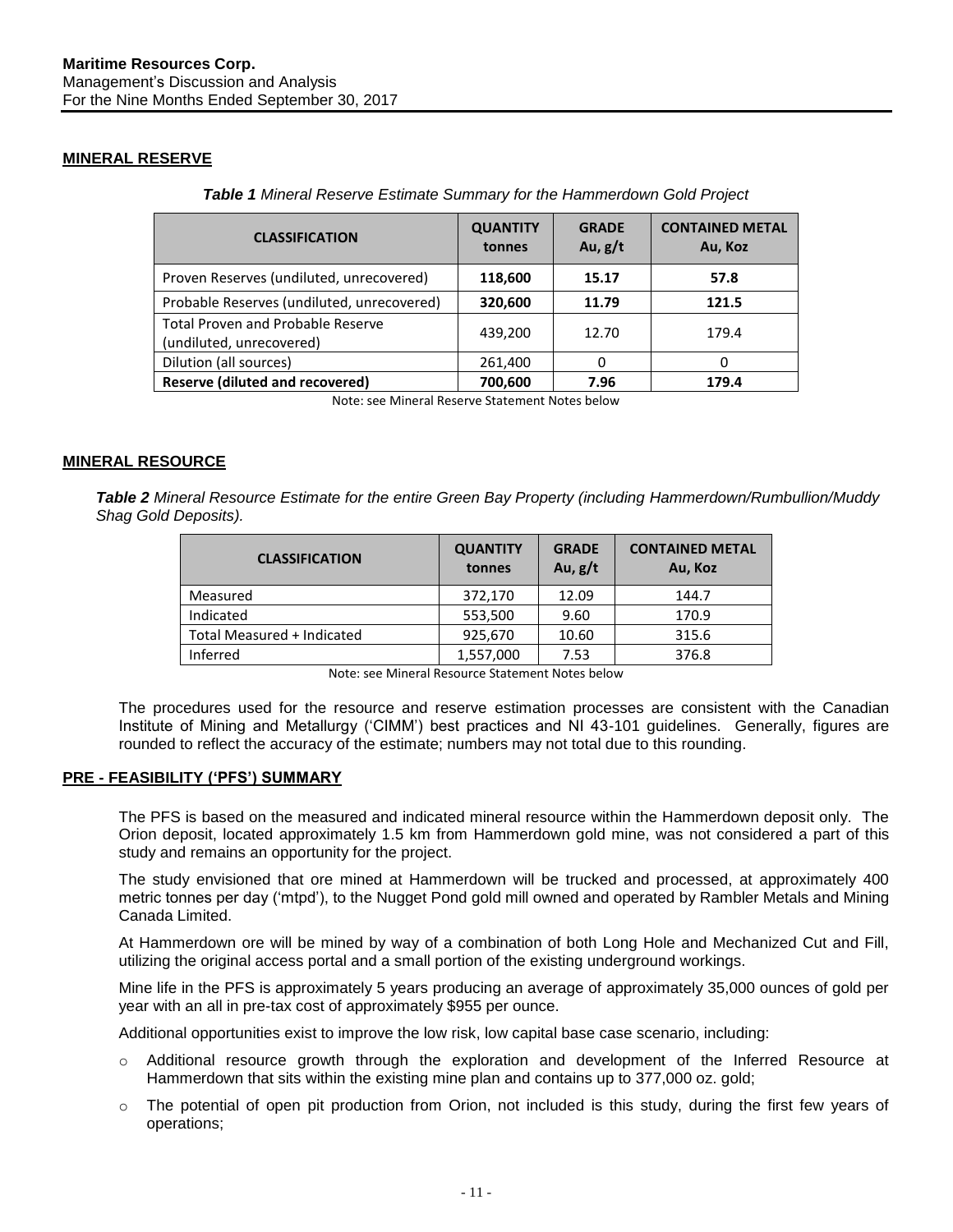- o Further studies on both mining method, to minimize dilution, as well as underground development. This work will be initiated once the portal has been reopened and refurbishing of the underground workings have begun.
- $\circ$  Integration of ore pre-concentration at the mine site. This could potentially allow for further optimization of mine production by reducing the amount of waste and improving the grade being delivered to the mill;
- o A detailed review will be completed of all surface infrastructure including, utilities, building and electrical etc. to determine the optimal use of and requirements for this equipment;
- $\circ$  All mine and surface mobile equipment is purchased upfront as new. There may be opportunities to source some equipment in the used market or possible arrange equipment financing terms with a supplier. A review of both size and quantity of mobile equipment will be completed for optimization and potential reduction in up front capital.

A National Instrument 43-101 ("NI 43-101") technical report will be filed on SEDAR at www.sedar.com within 45 days, before the end of April 2017.

## **ECONOMIC SUMMARY**

#### *Table 3 Project Economics*

| <b>ITEM</b>                                         |         | <b>VALUE</b> |  |
|-----------------------------------------------------|---------|--------------|--|
| <b>Production Life</b>                              | 5.      | Years        |  |
| <b>Recovered Gold</b>                               | 174,000 | OZ.          |  |
| Revenue                                             | 270     | \$M          |  |
| <b>Total Operating Cost Estimate</b>                | 97.1    | \$M          |  |
| Total Capital Cost Estimate (Over LOM)              | 67.8    | \$M          |  |
| Before-Tax Cash Flow                                | 104     | \$M          |  |
| After-Tax Cash Flow                                 | 69      | \$M          |  |
| Before-Tax Net Present Value (8% discount)          | 71.2    | \$M          |  |
| After-Tax Net Present Value (8% discount)           | 44.2    | \$M          |  |
| Internal Rate of Return, Before-Tax                 | 46      | %            |  |
| Internal Rate of Return, After-Tax                  | 34.8    | %            |  |
| Before-Tax Payback Period, from start of production | 1.7     | Years        |  |
| After-Tax Payback Period, from start of production  | 1.9     | Years        |  |

*Table 4 Summary Project Parameters and Economics*

| <b>ITFM</b>                         | <b>VALUE</b> |              |
|-------------------------------------|--------------|--------------|
| <b>Gold Price</b>                   | 1250         | US\$/oz      |
| <b>Exchange Rate</b>                | 0.8          | US\$: 1 CA\$ |
| Mill Feed                           | 700,500      | Tonnes       |
| <b>Head Grade</b>                   | 7.96         | g/t          |
| <b>Gold Production</b>              | 174,000      | 0Z           |
| <b>LOM Capital Estimate</b>         |              |              |
| Mine Development Capital            | 16.8         | \$M          |
| Mine Development Sustaining Capital | 5.5          | \$M          |
| Mine Equipment Capital              | 7.2          | \$M          |
| Mine Equipment Sustaining Capital   | 7.1          | \$M          |
| <b>Water Management</b>             | 0.7          | \$M          |
| Infrastructure                      | 8.6          | \$M          |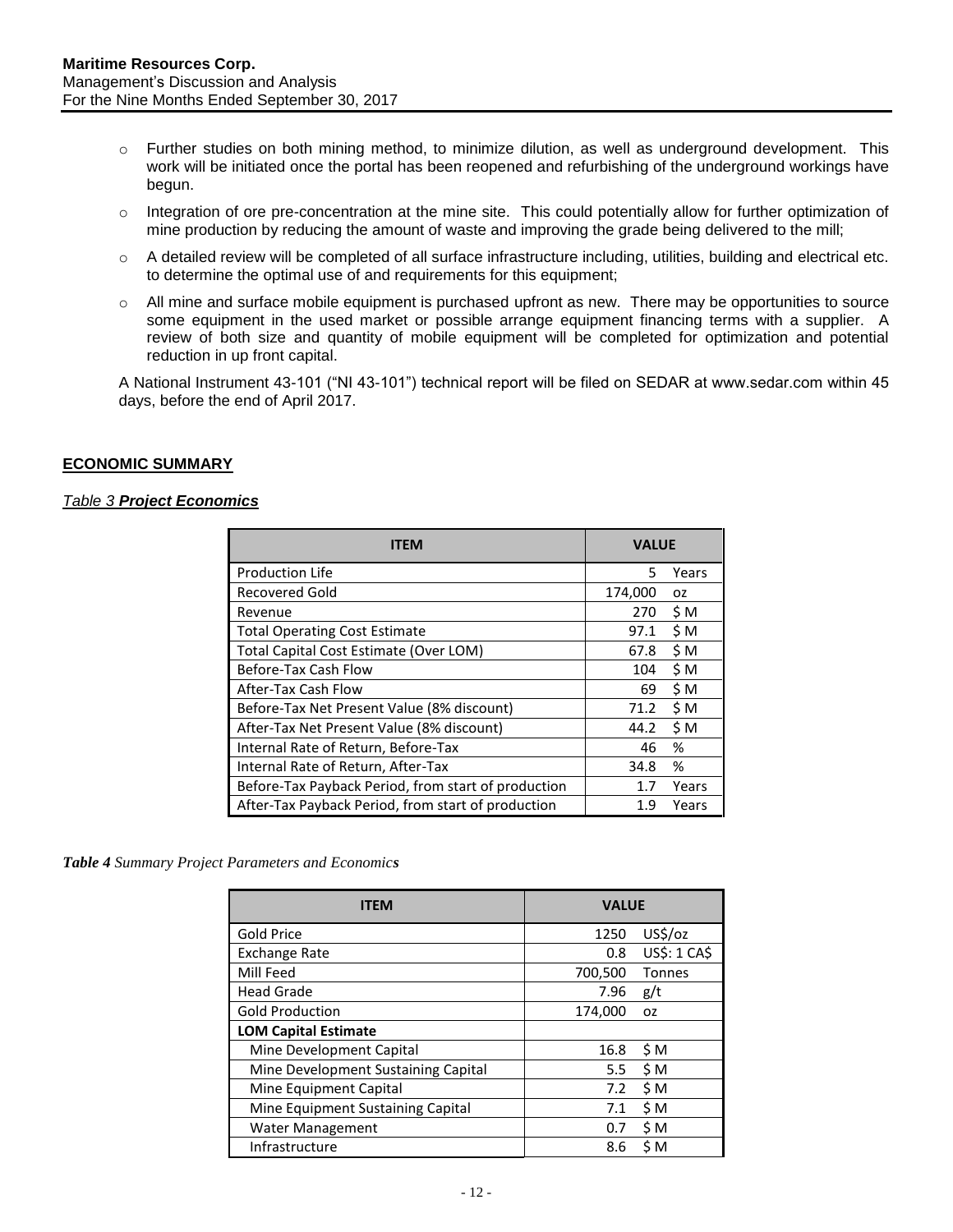#### **Maritime Resources Corp.** Management's Discussion and Analysis For the Nine Months Ended September 30, 2017

| <b>ITEM</b>                                   | <b>VALUE</b>      |              |
|-----------------------------------------------|-------------------|--------------|
| Power, Electricity                            |                   | 3.9 $$M$     |
| Reclamation, Closure, Post-Monitoring         |                   | $1.0 \div M$ |
| Royalty Buy Back                              |                   | $1.0 \div M$ |
| <b>Indirect Costs</b>                         |                   | $7.3$ $$M$   |
| Contingency                                   |                   | 8.7 SM       |
| <b>Total</b>                                  | 67.8              | \$M          |
| <b>LOM Operating Cost Estimate</b>            |                   |              |
| Mining                                        | 52.3 \$M          |              |
| Crushing, Loading, Transport                  | 14.6 \$M          |              |
| Processing                                    | 23.0 \$ M         |              |
| <b>General &amp; Administrative</b>           |                   | $7.1$ $$M$   |
| Total                                         | 97.1              | \$M          |
| <b>Operating Cost Per Ton</b>                 | 139 $\frac{2}{1}$ |              |
| Operating Cost Per Oz/Au                      |                   | 558 \$/oz    |
| Refining, Transportation Charges              |                   | $1.0 \div M$ |
| Royalties                                     | 2.7               | \$M          |
| <b>Other Costs</b>                            |                   |              |
| <b>Reclamation Bond &amp; Associated Cost</b> | 0.2               | \$M          |
| Salvage Value                                 | (2.7)             | \$M          |
| <b>Taxes</b>                                  | 35.0              | \$M          |
| <b>Other Parameters</b>                       |                   |              |
| Mining Dilution (Stopes, Drifts)              | 60                | %            |
| Mining Recovery (Stopes, Drifts)              | 100               | %            |
| Mill Recoveries (Au)                          | 97                | %            |

**T**he table below summarises the sensitivities associated with metal pricing, project operating expenditures ('OPEX') and capital expenditures ('CAPEX').

## *Table 5 Summary of Sensitivities*

| <b>VARIABLE</b>            | $-20%$   | $-10%$   | 0%       | $+10%$   | $+20%$    |
|----------------------------|----------|----------|----------|----------|-----------|
| Gold Price                 | 28.4 \$M | 49.8 \$M | 71.2 \$M | 92.6 \$M | 114.0 \$M |
| <b>Operating Cost</b>      | 86.6 \$M | 78.9 \$M | 71.2\$M  | 63.5 \$M | 55.7 \$M  |
| Capital Cost               | 84.4 \$M | 77.8 \$M | 71.2 \$M | 64.6 \$M | 58.0 \$M  |
| Note: Before-Tax NPV at 8% |          |          |          |          |           |

# **MINERAL RESERVE AND MINERAL RESOURCE STATEMENTS**

## **MINERAL RESERVE NOTES**

The Mineral Reserves Estimate was prepared by WSP Canada Inc. (WSP). The mineral reserve estimate identifies the economically mineable mineral contained within stope shapes that have a final diluted grade of 3.0 g/t or higher. Above cut-off grade resource material less than 3 metres from historically mined workings was determined non-mineable due to safety concerns. This non-mineable material has been excluded from the reserves.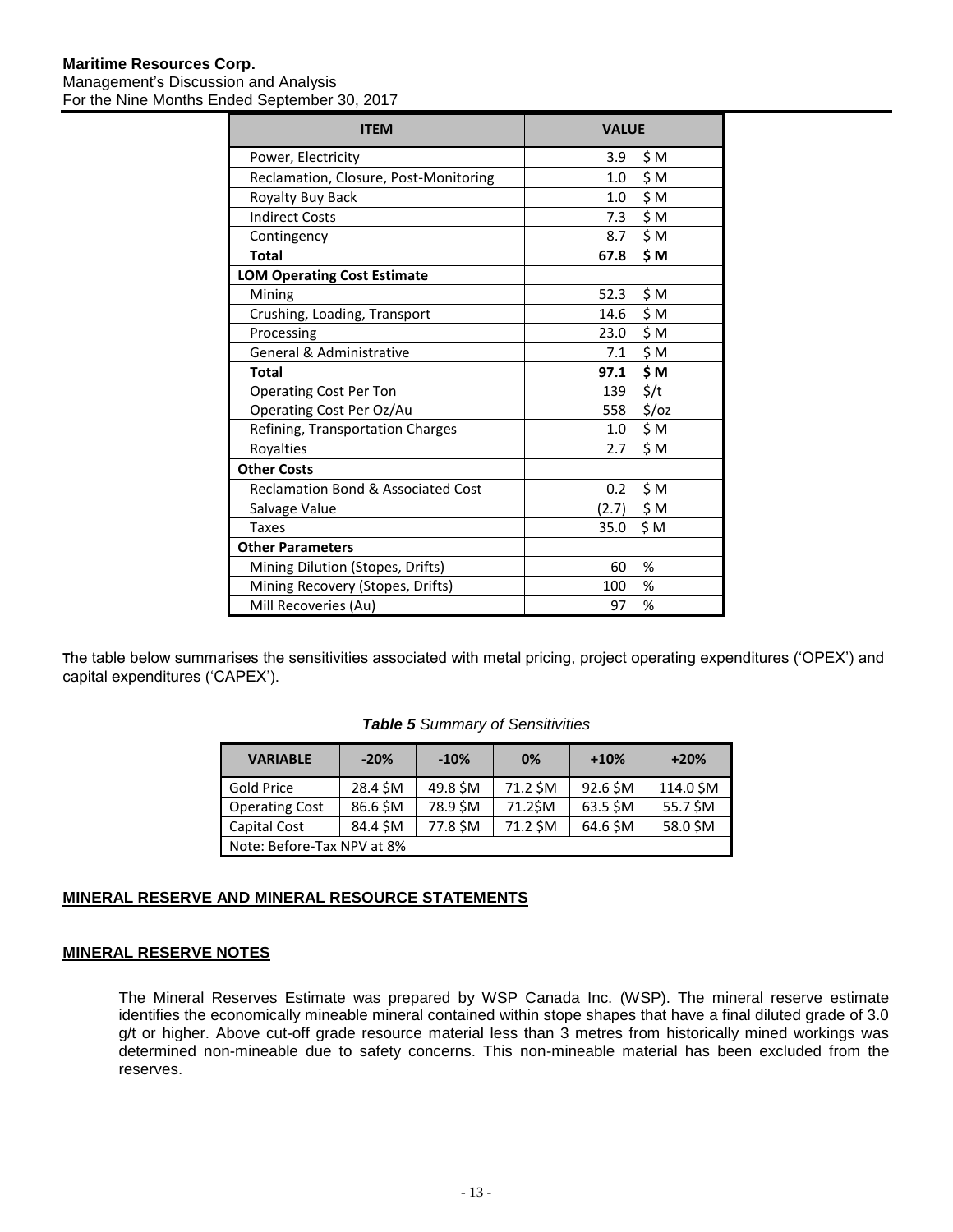# **MINERAL RESOURCE NOTES**

The Resource Estimate was prepared by WSP Canada Inc (WSP). The mineral resource estimate is based on the combination of geological modeling, geostatistics and conventional block modeling using the Ordinary Krig method of grade interpolation. The mineral resources were estimated using a block model with parent blocks of 5m X 5m X 5 m split three times into sub-blocks. The geological model including mineralized intercepts was generated by Maritime personnel and then audited by WSP. The QAQC protocols and corresponding sample preparation and shipment procedures have been reviewed by WSP.

# **Table 7** Mineral Resource Estimate for the Green Bay Property including:

| Category         | <b>Deposit</b>                      | <b>Vein</b>                            | <b>Tonnes</b><br>(t)     | Gold<br>(g/t) | <b>Ounces</b><br>$(000 \text{ oz})$ |
|------------------|-------------------------------------|----------------------------------------|--------------------------|---------------|-------------------------------------|
| <b>Measured</b>  | Hammerdown/Rumbullion/MuddyShag     | All                                    | 372,170                  | 12.09         | 144.7                               |
|                  | <b>Measured Total</b>               |                                        | 372,170                  | 12.09         | 144.7                               |
|                  | Hammerdown/Rumbullion/MuddyShag     | All                                    | 553,500                  | 9.60          | 170.9                               |
|                  |                                     | Main                                   | 206,600                  | 4.18          | 27.8                                |
|                  |                                     | <b>DISV</b>                            | 889,900                  | 4.53          | 129.6                               |
| <b>Indicated</b> | Orion                               | <b>EMS</b><br>$\overline{\phantom{a}}$ | $\overline{\phantom{a}}$ |               |                                     |
|                  |                                     | <b>ALL Orion</b><br>total              | 1,096,500                | 4.47          | 157.6                               |
|                  | <b>IndicatedTotal</b>               | ۰                                      | 1,650,000                | 6.19          | 328.5                               |
|                  | <b>Measured and Indicated Total</b> | <b>ALL</b>                             | 2,022,170                | 7.28          | 473.2                               |

# *Hammerdown/Rumbullion/Muddy Shag Gold Deposits and Orion Gold Deposit*

| <b>Inferred</b> | Hammerdown/Rumbullion/MuddyShag | All                                   | 1,557,000 | 7.53 | 376.8 |
|-----------------|---------------------------------|---------------------------------------|-----------|------|-------|
|                 |                                 | Main                                  | 387,000   | 6.91 | 86.0  |
|                 |                                 | <b>DISV</b>                           | 737,000   | 4.67 | 110.7 |
|                 | Orion                           | <b>EMS</b><br>5.39<br>28.4<br>164,000 |           |      |       |
|                 |                                 | <b>ALL Orion</b>                      | 1,288,000 | 5.44 | 225.1 |
|                 | <b>InferredTotal</b>            | <b>ALL</b>                            | 2,845,000 | 6.58 | 601.9 |

# <span id="page-13-0"></span>**Whisker Project –Exploration Update**

In March 2017 the company concluded an option agreement to earn a 100% interest in a property covering a number of high grade gold veins close to the Company's Hammerdown Gold Deposit in Newfoundland, Canada.

The 52-square kilometre Whisker Valley property ("Whisker") consists of claim units owned by a Newfoundland prospecting partnership. Optioning this early discovery stage high grade gold prospects is a strategic move for Maritime. The property is located only 10 km from the Hammerdown - Green Bay Gold Project with existing logging road connecting the two properties. New discoveries of significance at Whisker could allow for the a common operating base for both projects. At present Hammerdown development plans envision trucking highgrade gold ore to the Nugget Pond gold mill at a distance of 140 km.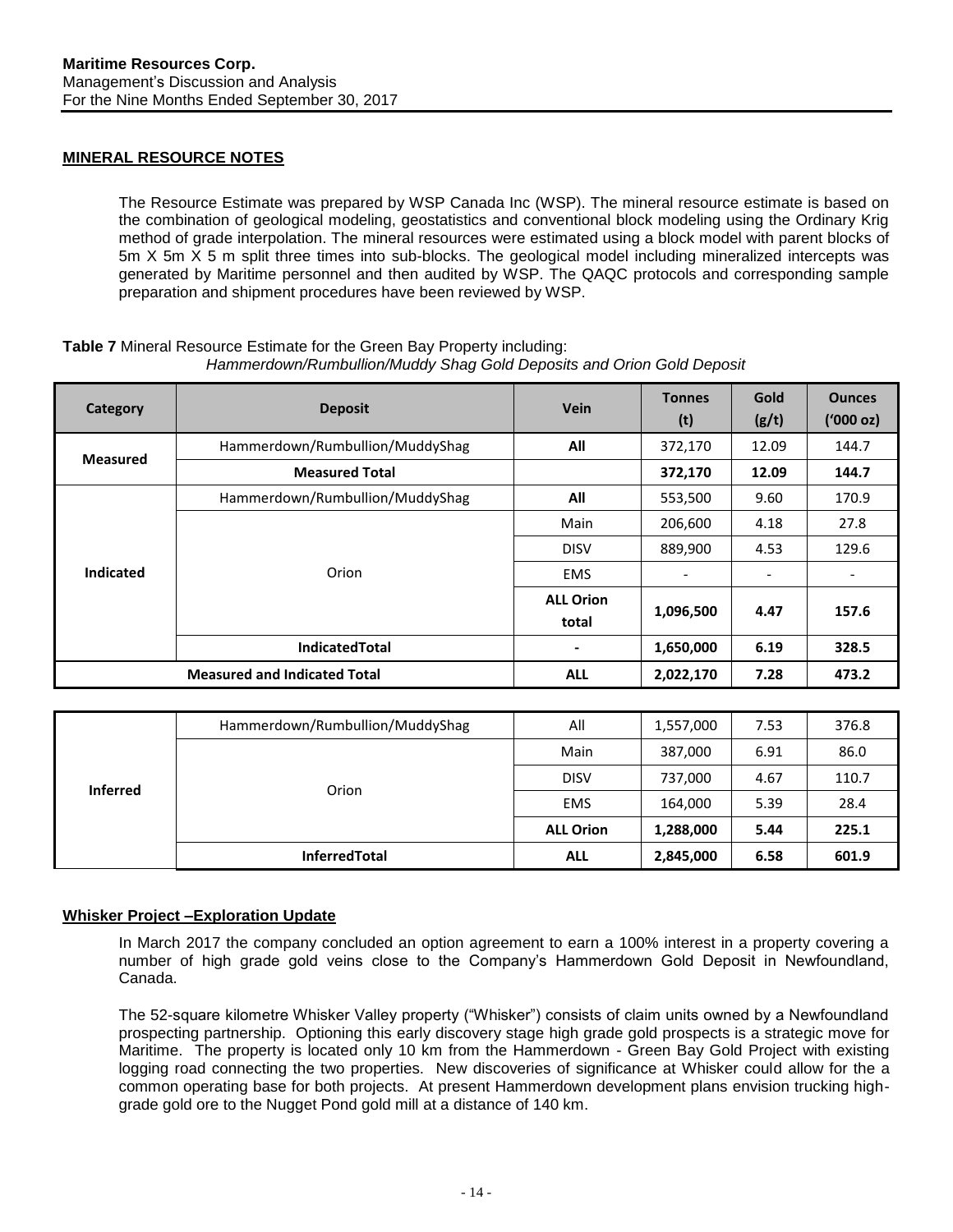In Spring 2016, Bernard Kahlert P. Eng, VP of Exploration for Maritime, visited the property and examined several of the gold prospects. Kahlert collected 11 vein grab samples, nine of which assayed high gold, from 13.3 to 30.5 g/t Au with silver values ranging from 11.8 to 37.2 g/t Ag. Copper values were moderately anomalous, with one sample exceeding 1.0% Cu.

| <b>SAMPLE NUMBER</b> | GOLD<br>g/t | <b>SILVER</b><br>ppm | <b>COPPER</b><br>ppm |
|----------------------|-------------|----------------------|----------------------|
| 640901               | 24.6        | 11.8                 | 1714                 |
| 640902               | 2.154       | 1.8                  | 810                  |
| 640903               | 19.6        | 13.3                 | 221                  |
| 640904               | 30.5        | 20.6                 | 7345                 |
| 640905               | 24.6        | 27.2                 | 7058                 |
| 640906               | 17.3        | 33.0                 | 5820                 |
| 640907               | 0.045       | < 0.3                | 274                  |
| 640908               | 19.4        | 31.9                 | 4280                 |
| 640909               | 25.8        | 37.2                 | 4295                 |
| 640910               | 27.2        | 26.4                 | 4068                 |
| 640911               | 13.3        | 16.6                 | >10000               |

**Whisker Valley** - **Table of Assays from 2016**

The Company started the work program at its newly acquired Whisker Project located in Newfoundland's Green Bay area Canada. Initial trenching at the "Ben" prospect has led to the initial discovery of a 50 metre long quartz vein with visible gold and base metal sulphides. The Company's VP of Exploration (Bernard Kahlert) collected 3 grab samples from an ongoing trenching program returning grades ranging from **89.7 g/t, 59.6 g/t and 71.9 g/tgold**. The new vein system has now been exposed for over 250 metres and remains open in both directions. The base metal assays from the same samples returned up to 1.62 % Cu and 19.7% Pb.

| ****************** |             |               |               |             |  |  |  |  |
|--------------------|-------------|---------------|---------------|-------------|--|--|--|--|
| <b>SAMPLE</b>      | <b>GOLD</b> | <b>SILVER</b> | <b>COPPER</b> | <b>LEAD</b> |  |  |  |  |
| <b>NUMBER</b>      | g/t         | a/t           | %             | %           |  |  |  |  |
| 74601              | 89.7        | 310.0         | 0.1           | 1.5         |  |  |  |  |
| 74602              | 59.6        | 89.8          | 1.62          | 4.8         |  |  |  |  |
| 74603              | 71.9        | 251.0         | 1.48          | 19.7        |  |  |  |  |

 **Whisker Valley –Table of Assays from 2017**

The new vein is closely associated with several other sub parallel veins within the mineralized system. This system is composed of at least 4 robust base metal rich veins with scattered visible gold within a strong wall rock alteration envelope. Crews are currently working on detailed mapping and channel sampling across the entire vein system. A detailed airborne topographical survey has also been completed to assist with planning for follow-up geophysics and potentially drilling and to assist in structural interpretation.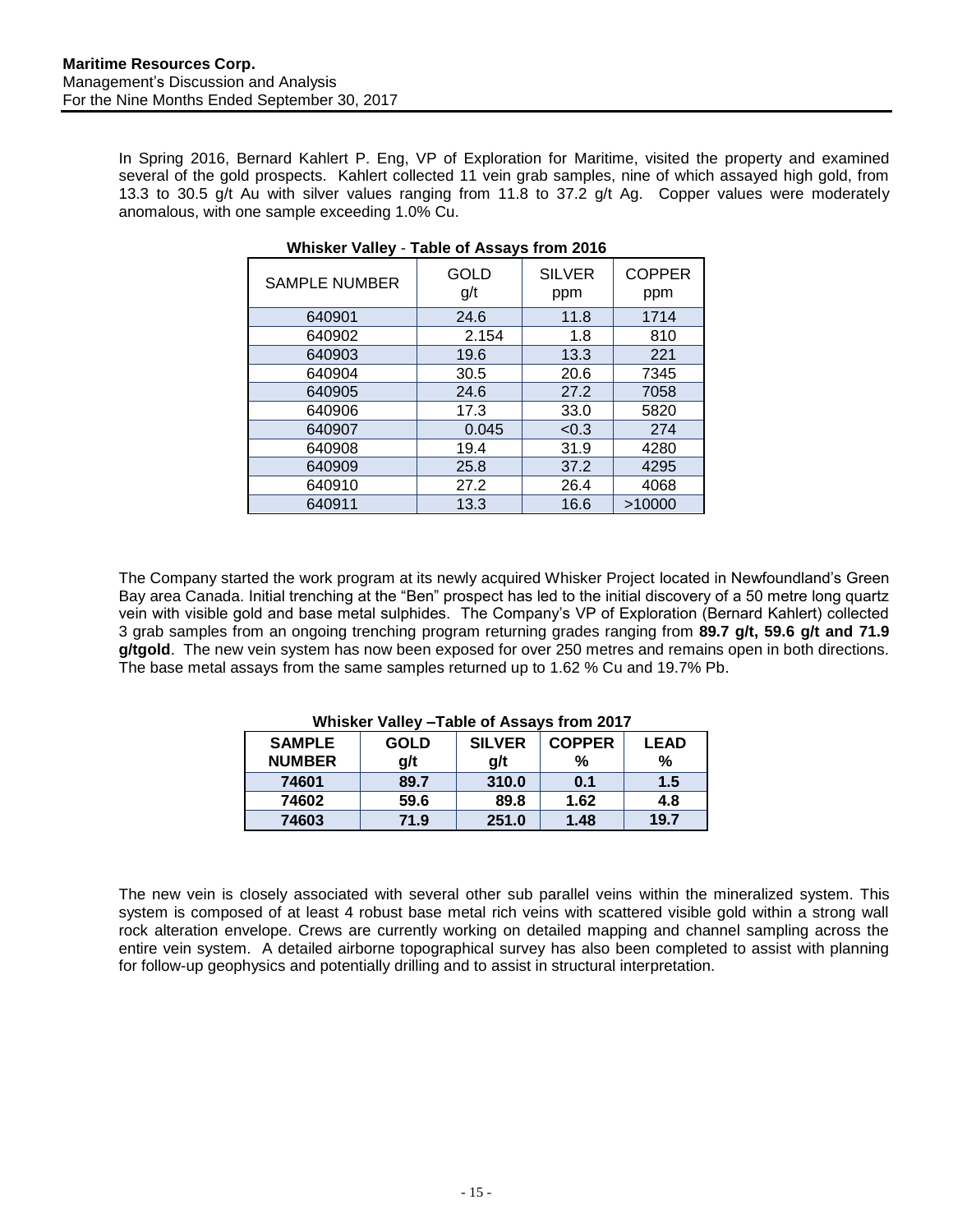

# <span id="page-15-0"></span>**Highlights and significant events for the period ending September 30, 2017**

## *Private Placement*

On September 25, 2017, the Company closed the Private Placement, announced on August 25, 2017, and issued 8,034,167 non-flow-through units ("NFT Units") at \$0.10 per unit, 1,483,334 flow-through units ("FT Units") at \$0.15 per unit, for total proceeds of \$1,025,917.

Each FT Unit consists of one flow-through common share of the Company and one-half of one common share purchase warrant (the "FT Warrant"). Each whole FT Warrant will entitle the holder thereof to purchase one common share of the Company (the "FT Warrant Share") at a price of \$0.20 per FT Warrant Share expiring March 22, 2019.

Each NFT Unit consists of one non flow-through common share of the Company and one-half of one common share purchase warrant (the "NFT Warrant"). Each whole NFT Warrant will entitle the holder thereof to purchase one common share of the Company (the "NFT Warrant Share") at a price of \$0.20 per NFT Warrant Share for expiring March 22, 2019.

In connection with this private placement, finders' fees of \$66,713 were paid and 500,333 Finder/Broker Warrants were issued. The warrant entitles the holder thereof to purchase one common share of the Company at a price of \$0.20 per Warrant Share expiring March 22, 2019.

## *2017 Loan*

On April 25, 2017, the Company entered into a loan arrangement ("Bridge Financing Agreement") pursuant to which it received \$500,000. The Bridge Financing Agreement, which was approved by the TSX-V on April 26, 2017, provides for a maturity date of one year (the "Maturity Date"), bears interest of 8% per annum and is repayable upon earliest of: the maturity date, raising \$2,000,000 or more in equity or debt financing, or committing an event of default (including, but not limited to, the Company ceasing to have its shares listed on the TSX-V, the Company failing to maintain its status as reporting issuer in good standing in BC, the Company ceasing to keep the agreement in good standing, and the Company becoming insolvent). In connection with the Bridge Financing Agreement, the lender received a bonus of 333,333 shares in the capital of the Company(valued at \$46,667), and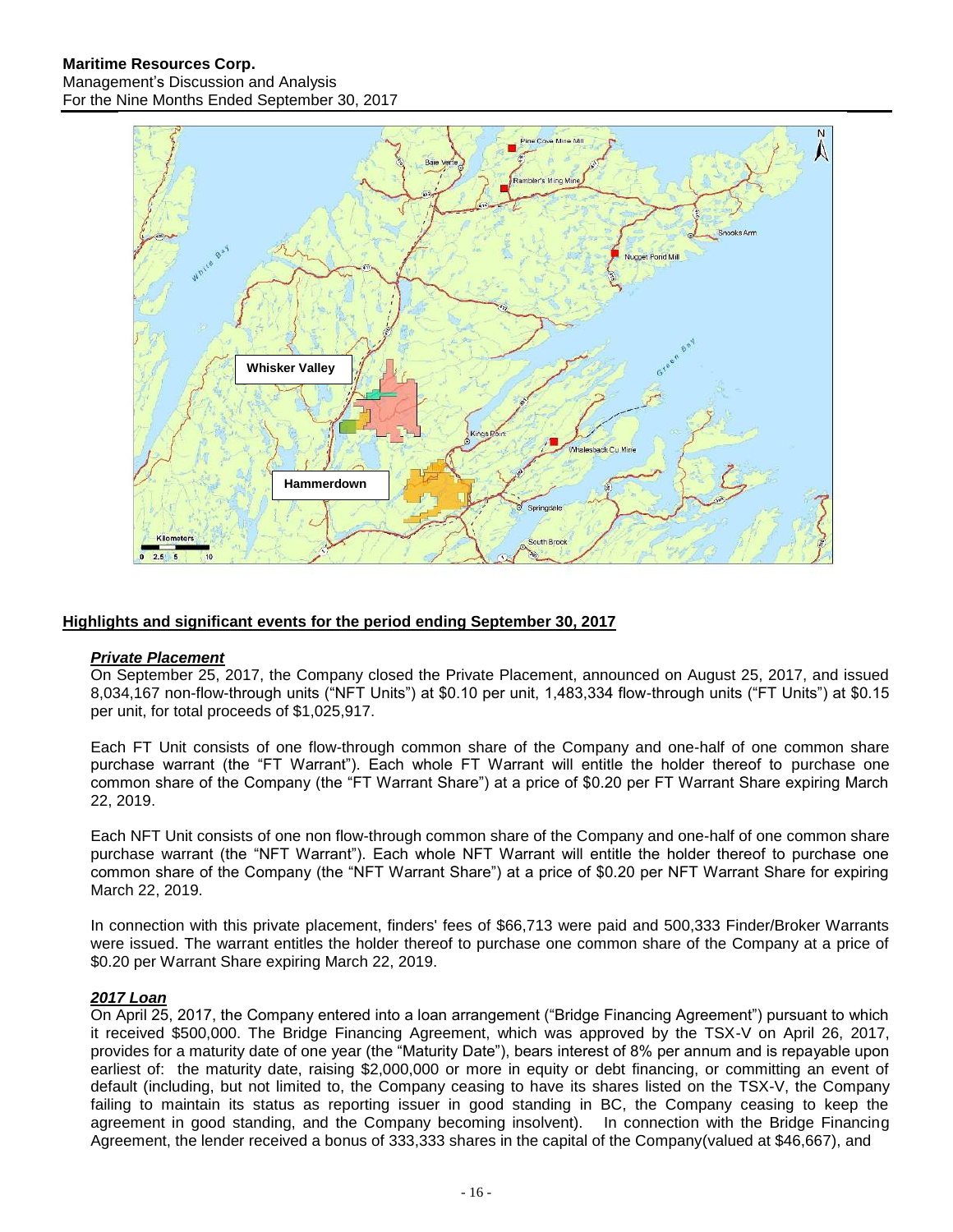non-transferable warrants allowing for the purchase of up to, in the aggregate, 1,666,666 additional common shares in the capital of the Company at \$0.15 per share until April 26, 2018(valued at \$105,387).At September 30, 2017, the Company has accrued interest of \$17,315.

# *Whisker Property*

On February 27, 2017, the Company entered into an agreement to acquire a 100% interest in the Whisker Valley ("Whisker") property in Newfoundland, Canada, under the following terms:

|                                    | Cash payments<br>(\$) | Shares in the capital of the<br>Company<br>(#) | Minimum exploration<br>expenditures on the<br>(\$) |
|------------------------------------|-----------------------|------------------------------------------------|----------------------------------------------------|
| 22-Mar-17 Upon approval (received) |                       | 25,000 (paid) 100,000 (issued March 23,2017)   | Nill                                               |
| 22-Mar-18 Year 1 anniversary       | 20,000                | 150,000                                        | 100,000                                            |
| 22-Mar-19 Year 2 anniversary       | 30,000                | 200,000                                        | 250,000                                            |
| 22-Mar-20 Year 3 anniversary       | 50.000                | 250,000                                        | 300,000                                            |
| 22-Mar-21 Year 4 anniversary       | 75,000                | 300,000                                        | 500,000                                            |
| 22-Mar-22 Year 5 anniversary       | 100,000               | 500,000                                        | 500,000                                            |
|                                    | 300,000               | 1.500.000                                      | 1,650,000                                          |

The property is subject to a 2.5 % NSR, of which 1% can be purchased for \$1,000,000 on or before the end of the second anniversary of commercial production. The Company issued 100,000 shares in connection with the Whisker property. The shares were valued at \$14,000.

## <span id="page-16-0"></span>**Subsequent Event**

On October 25, 2017 the company entered into an option agreement to earn a 100% interest in the El Strato property which connects to the west side of the recently acquired Whisker Hill Project. The El Strato Property is located only 10 km from Maritime's Hammerdown project, near King's Point, Newfoundland.

Under the terms of the agreement Maritime will earn 100% interest in the El Strato property over a 2-year period by make cash payments totaling \$40,000 and issue 750,000 shares of Maritime in accordance with the following schedule:

- Upon signing pay \$5,000 and 250,000 shares;
- Year one anniversary -- \$10,000 and 250,000 shares;
- Year two anniversary -- \$25,000 and 250,000 shares; 2.0 % NSR of which 1% can be purchased up until the end of the second anniversary of commercial production for \$1,000,000

The El Strato Option agreement is subject to TSX Venture Exchange approval and all securities issued will be subject to a four month hold period.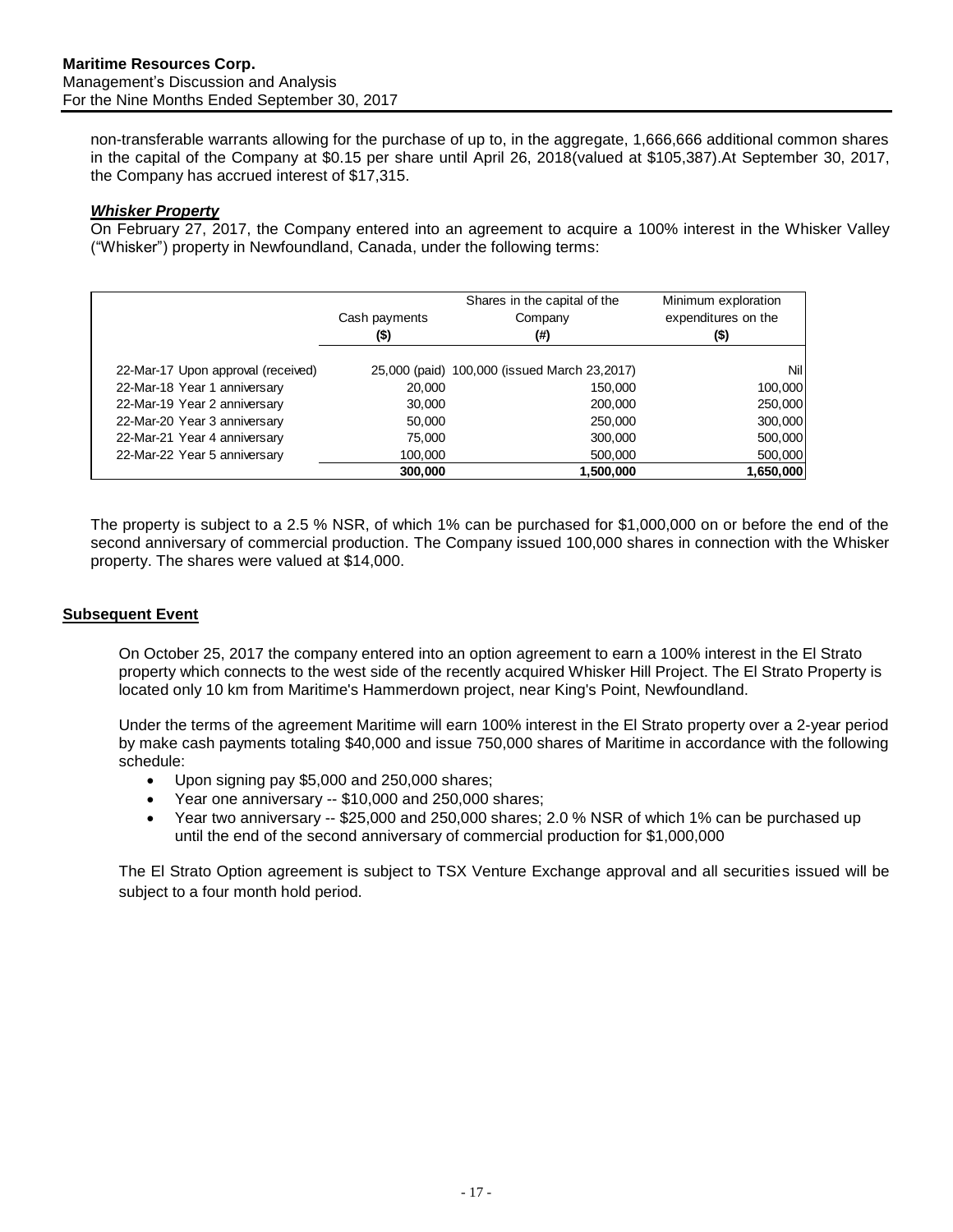# <span id="page-17-0"></span>**Summary of Quarterly Results**

The selected information set out below has been gathered from the previous eight quarterly financial statements for each respective financial period and is based on IFRS and Canadian GAAP.

|                                               | 30-Sept<br>2017<br>$($ \$) | $30 - Jun$<br>2017<br>$($ \$) | 31-Mar<br>2017<br>$($ \$) | 31-Dec<br>2016<br>(\$) | 30-Sep<br>2016<br>$($ \$) | $30 - Jun$<br>2016<br>$($ \$) | 31-Mar<br>2016<br>$($ \$) | 31-Dec<br>2015<br>$($)$ |
|-----------------------------------------------|----------------------------|-------------------------------|---------------------------|------------------------|---------------------------|-------------------------------|---------------------------|-------------------------|
| Exploration and<br>evaluation assets          | 6,164,584                  | 5,972,425                     | 6,004,297                 | 5,826,365              | 5,303,921                 | 5,064,295                     | 4,991,773                 | 4,924,533               |
| Financing expense                             | 50,929                     | 37,221                        | 2,466                     | (5,872)                | 13,934                    | 8,392                         | 8,850                     | 19,133                  |
| G&A (incl. share based<br>compensation)       | 244,545                    | 376,316                       | 348,437                   | 69,857                 | 918,553                   | 274,763                       | 124,977                   | 306,808                 |
| Share-based payments                          | 2,895                      | 25,721                        | 2,895                     | (164, 941)             | 438,438                   | 1,264                         | 1,212                     | 158,761                 |
| Adjusted G&A (net of<br>share based payments) | 241,650                    | 350,594                       | 345,542                   | (95,084)               | 480,115                   | 273,499                       | 123,765                   | 148,047                 |
| Other comprehensive<br>income                 |                            |                               |                           | (25,000)               | 25,000                    |                               |                           |                         |
| Interest income                               |                            |                               | 1,398                     | 516                    |                           |                               |                           |                         |
| Expenses recoverable                          | (82)                       | (656)                         | (572)                     |                        |                           |                               |                           |                         |
| Loss and<br>comprehensive loss                | (244, 463)                 | (376, 316)                    | (347, 611)                | (94, 341)              | (893, 553)                | (274, 763)                    | (124, 977)                | (306, 808)              |
| Loss per share -basic<br>and diluted          | (0.00)                     | (0.01)                        | (0.01)                    | (0.03)                 | (0.02)                    | (0.01)                        | (0.00)                    | (0.02)                  |

## **Non-IFRS Financial Measures**

Due to the adoption of the accounting standard for share-based payments, the Company's general and administrative quarterly expenses have fluctuated significantly. The granting and vesting of stock options is at the discretion of the Board of Directors and the resulting expenses do not reflect the normal operations of the Company. The Company has included "adjusted general and administrative expenses" without the share-based payments to be more reflective of normal operations. This financial measurement does not have any standardized meaning prescribed by IFRS and may not be comparable to similar measures presented by other corporations or entities.

## <span id="page-17-1"></span>**Discussion of Operations**

## *Three months ended September 30, 2017 ("3<sup>rd</sup> Quarter") results as compared with the three months ended September 30, 2016 ("3rd Quarter 2016")*

The Company incurred total general and administrative expenses of \$244,545 during the 3<sup>rd</sup> Quarter (3<sup>rd</sup> Quarter 2016: \$918,553). Included in general and administrative expenses are share-based payments, a noncash item resulting from the application of the Black-Scholes Option Pricing Model using assumptions in respect of expected dividend yield average risk-free interest rates, expected life of the options and expected volatility. After deducting this non cash item, expenses were \$241,650 for the 3<sup>rd</sup> Quarter (3<sup>rd</sup>Quarter 2016: \$480,115). The Company incurred expenditures of\$43,750 (3<sup>rd</sup> Quarter 2016: \$160,745) on consulting, \$49,282 (3<sup>rd</sup> Quarter 2016: \$162,929) on investor relations and promotion in connection with the various financings, \$96,083 (3<sup>rd</sup> Quarter 2016: \$127,785) on administration, and financing expenses and interest of \$50,929 (3<sup>rd</sup> Quarter 2016: \$90,615) in respect of the loans.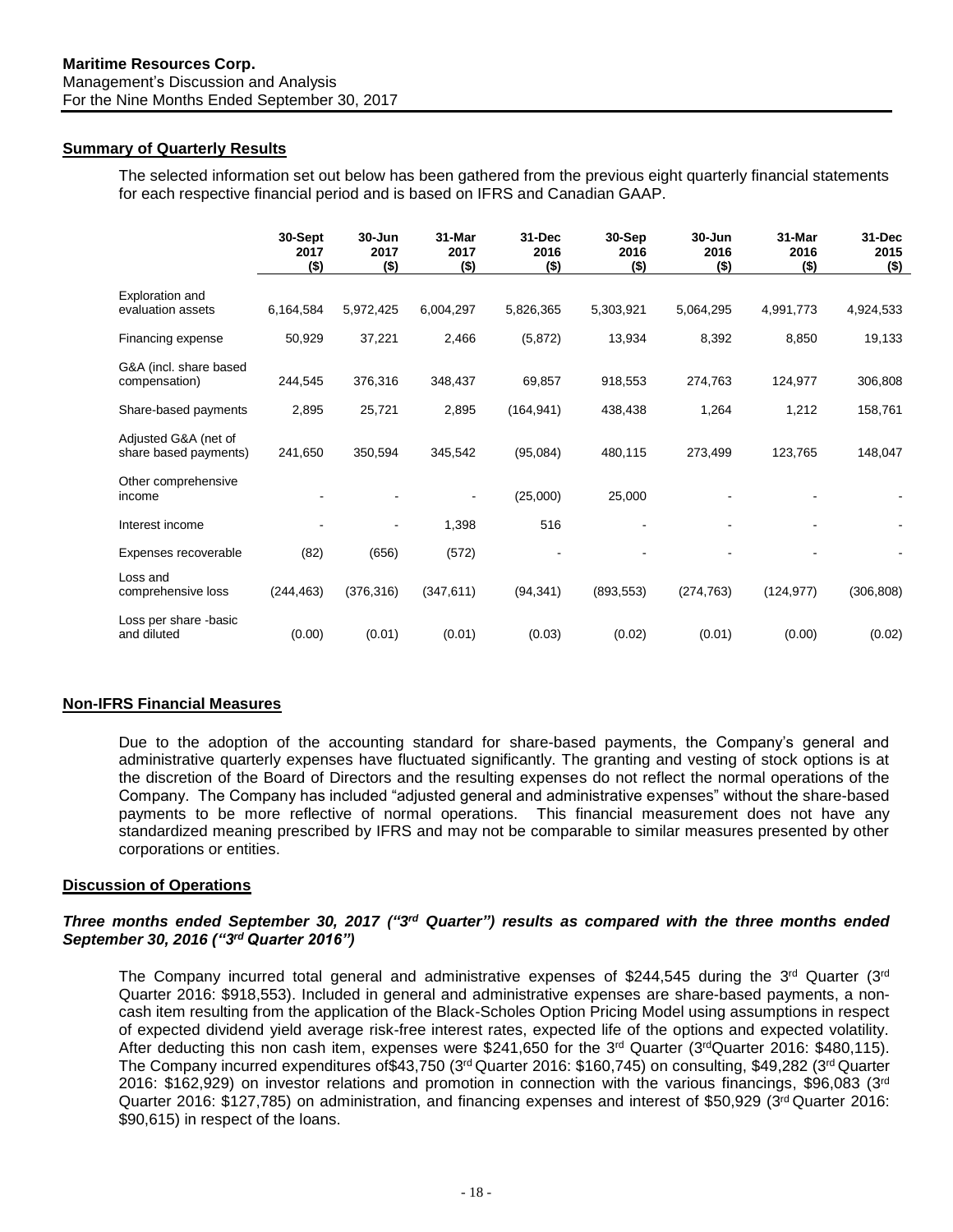# *Nine months ended September 30, 2017 ("Period") results as compared with the period ended September 30, 2016 ("Period 2016")*

The Company incurred total general and administrative expenses of \$973,506 during the Period (Period 2016: \$1,315,963). Included in general and administrative expenses are share-based payments, a non-cash item resulting from the application of the Black-Scholes Option Pricing Model using assumptions in respect of expected dividend yield average risk-free interest rates, expected life of the options and expected volatility. The Company had no revenue for the nine months ended September 30, 2017 and 2016.

The following are the major variances for the nine months ended September 30, 2017 and 2016:

- Administrative expenses remained in line at \$249,912 (Period 2016: \$252,696).
- Consulting expenses were \$288,750 (Period 2016: \$237,545). The increase is the result a new rate for the services of the current CEO and the consulting fees of one of the directors, Directors' fees at September 30, 2017, Directors' fees totalling \$129,000 remained accrued (Period 2016: \$106,500). Effective April 1, 2017 the company elected to cease any further directors' fees.
- Financing expense and interest on loans payable were \$90,615 (Period 2016: \$22,784).
- Investor relations decreased to \$251,432 (Period 2016: \$275 527) in respect of expenses pertaining to conferences, general increased communication with shareholders and interested parties.
- Share-based payments of \$31,510for the period (Period 2016:\$439,650) were recognized in respect of the vesting of stock option in connection with investor relations services.

During the nine month period of 2017 increased expenses are mainly due to the addition of personnel to assist with the completion of the PFS and planning of the 2017 field program. These expenses were essential for the ongoing development of the Hammerdown project. During the coming quarters it is management's intention to continue with the further development on our Hammerdown deposit.

## <span id="page-18-0"></span>**Liquidity and Capital Resources**

The financial statements are prepared on a 'going concern' basis, which contemplates that the Company will continue in operation for the foreseeable future and will be able to realize its assets and discharge its liabilities in the normal course of business. The Company's ability to continue as a going concern is dependent on its ability to raise additional funds or the attainment of profitable operations. The Company will need to raise or borrow money for exploration and administration expenditures, and to settle current liabilities, and to ensure it maintains sufficient funds to keep its claims and property agreements in good standing. Current sources of funding are undetermined and management continues to review potential financings options. Although the Company has been successful at raising funds in the past through the issuance of share capital, it is uncertain whether it will be successful or able to continue to do so in the future.

At September30, 2017, the Company had:

- An accumulated deficit of  $$4,564,222$  (December 31, 2016:  $$3,662,649$ ).
- Working capital deficit of \$14,278 (December 31, 2016: working capital of \$145,051).
- Cash of \$631,751 (December 31, 2016: \$580,510).
- Accounts payable and accrued liabilities, including interest payable of \$267,993 (December 31, 2016: \$408,143), which are due in the short term.
- Principal on loans of \$600,000 (December 31, 2016: \$100,000).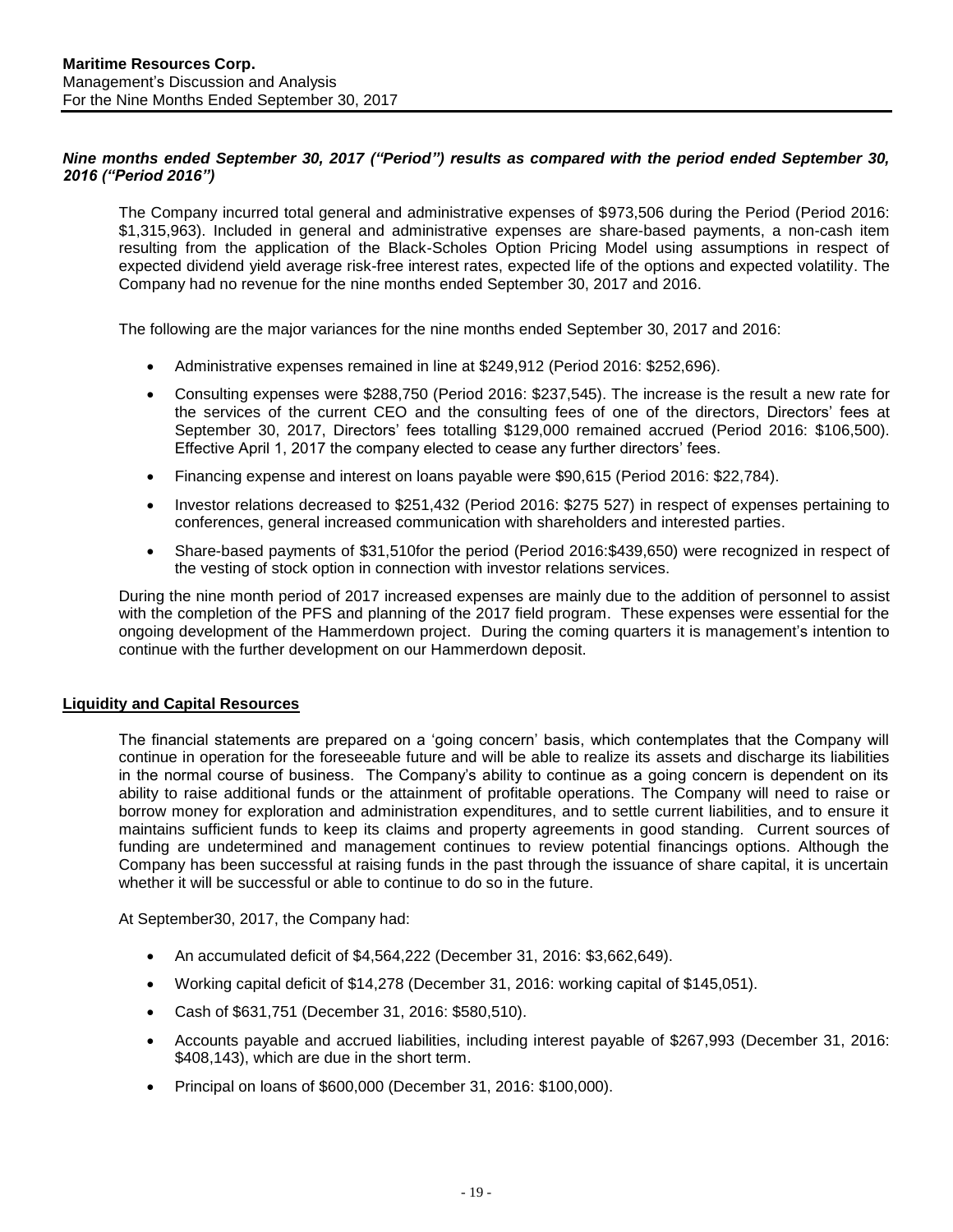## <span id="page-19-0"></span>**Related Party Transactions**

#### *Services*

Effective July 1, 2014 the Company entered into arrangement with an administration and exploration services contractor ("AESC") in which a director is a shareholder, pursuant to which it receives office and administrative services.

For the nine months ended September 30, 2017 and 2016, the Company was charged and to reimburse office and administrative costs as follows:

|                       | For the Three Months Ended |              |         | For the Nine Months Ended |
|-----------------------|----------------------------|--------------|---------|---------------------------|
|                       | September 30               | September 30 |         |                           |
|                       | 2017                       | 2016         | 2017    | 2016                      |
| Rent                  | 32.361                     | 19.146       | 97.083  | 39,505                    |
| Office administration | 8.732                      | 5.827        | 25.713  | 9,362                     |
|                       | 41,093                     | 24,973       | 122.796 | 48,867                    |

At September 30, 2017, the company owed \$10,124 (2016: \$Nil) to AESC.

## *Loans*

At September 30, 2017, in respect of a loan (principal of \$100,000 bearing interest of 8% per annum), the Company had accrued interest of \$27,917 (December 31, 2016: \$20,438) owing to the related party.

## **Compensation of Key Management Personnel**

Key management personnel consists of Douglas Fulcher (CEO, President and a Director of the Company), Jeannine Webb (CFO until June 14, 2017), Niina Makela (CFO, effective June 15, 2017) Bernard Kahlert (VP, Exploration), Janice Davies (Corporate Secretary until October 31, 2016), Jacqueline Collins (Corporate Secretary effective November 1, 2016), Andrew Pooler (COO effective June 1, 2016), Allan Williams (Director and Consultant) and Peter Mercer (a non-executive Director of the Company), David McCue (a non-executive Director until April 24, 2017) and Maynard Brown (a non-executive Director until July 24, 2017).

| Consulting            | Digga Holdings, a company owned by Douglas Fulcher, CEO                                                           |  |  |  |  |
|-----------------------|-------------------------------------------------------------------------------------------------------------------|--|--|--|--|
|                       | Neon Rainbow Holdings Ltd., a company owned by Allan Williams, Director                                           |  |  |  |  |
|                       | J Collins Consulting, a company owned by Jacqueline Collins, Corporate Secretary                                  |  |  |  |  |
|                       | JD Consulting Ltd., a company owned by Janice Davies, Corporate Secretary                                         |  |  |  |  |
|                       | Venturex Consulting, a company owned by Jeannine Webb, CFO                                                        |  |  |  |  |
|                       | Pamicon Developments, a company in which Douglas Fulcher, CEO and President, and<br>a director, is a shareholder. |  |  |  |  |
| Geological consulting | B.H. Kahlert & Associates Ltd., is a company owned by Bernard Kahlert, VP of Exploration                          |  |  |  |  |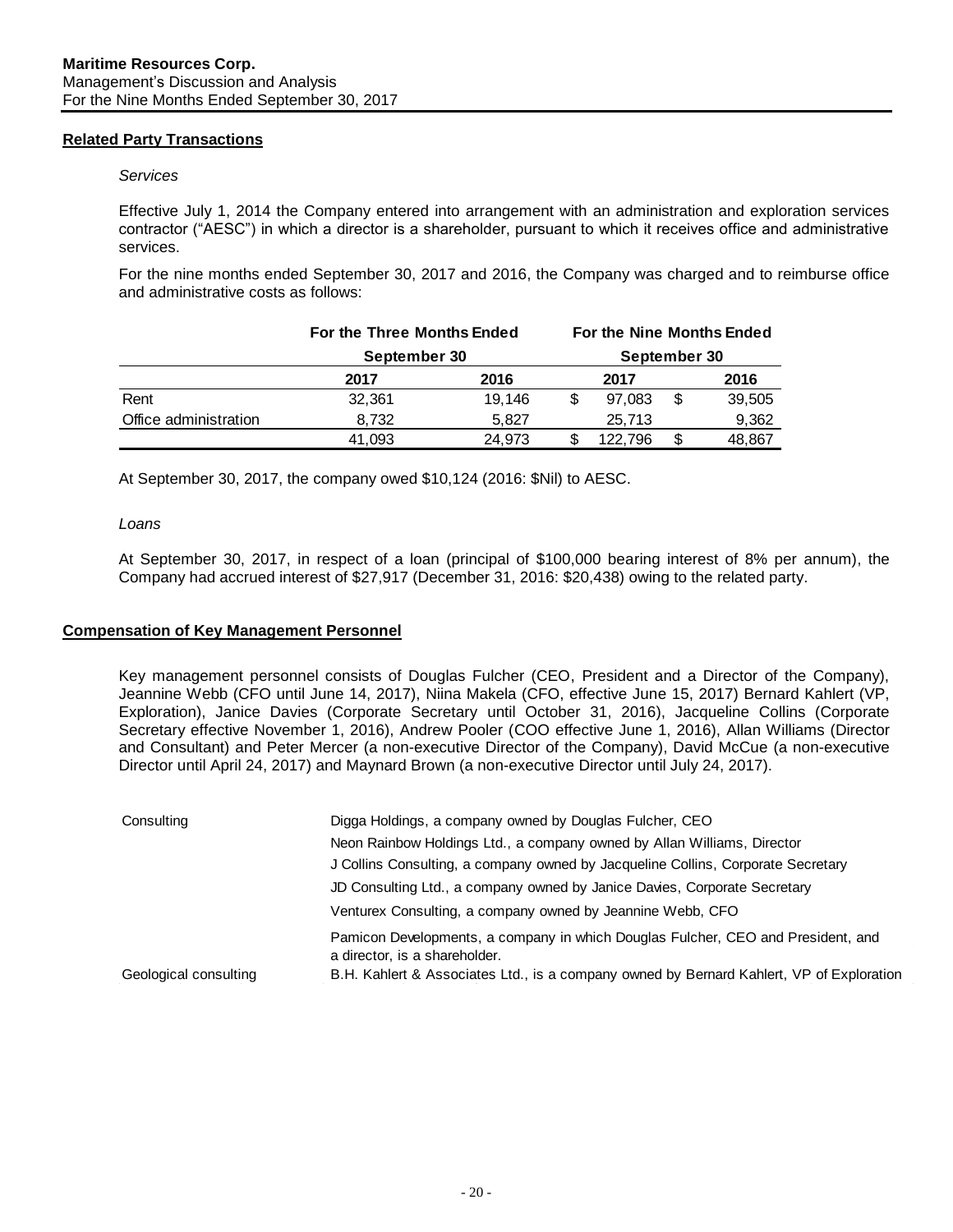The remuneration, including stock-based compensation, of key management personnel during the nine months ended September 30, 2017 and 2016 were as follows:

|                                      | For the Three Months Ended |              |    |                | For the Nine Months Ended<br>September 30 |         |    |         |
|--------------------------------------|----------------------------|--------------|----|----------------|-------------------------------------------|---------|----|---------|
|                                      | September 30               |              |    |                |                                           |         |    |         |
|                                      |                            | 2017<br>2016 |    |                |                                           | 2017    |    | 2016    |
| Consulting                           | \$                         | 72,000       | \$ | 117,145        | S                                         | 251,000 | S  | 193,945 |
| Contract wages <sup>(1)</sup>        | \$                         | 52,500       | \$ | $\blacksquare$ |                                           | 127,500 |    |         |
| Directors' fees                      |                            |              |    | 12,000         |                                           | 13,500  |    | 45,000  |
| Geological consulting <sup>(2)</sup> |                            | 23,100       |    | 33,600         |                                           | 86,800  |    | 71,400  |
| Share-based payments                 |                            |              |    | 437,174        |                                           | 22,826  |    | 439,650 |
|                                      | \$                         | 147,600      | \$ | 599,919        | S                                         | 501,626 | \$ | 749,995 |

(1) Included in Administration on the Statment of Loss and Comprehensiv e Loss

(2) Included in Geology and Report Writing within Exploration and Ev aluation Assets

At September 30, 2017, in respect of services provided to and expenses incurred on behalf of the Company during the period ended September 30, 2017, the Company advanced \$20,750 (2016: \$Nil) to the CEO and a director of the Company, \$10,294 (2016: \$Nil) to the corporate secretary of the Company.

At September 30, 2017, directors' fees, totalling \$129,000 (2016: \$88,500), remained accrued. Effective April 1, 2017 the company elected to cease any further directors' fees.

#### <span id="page-20-0"></span>**Proposed Transactions**

There are no proposed transactions to be reported.

#### <span id="page-20-1"></span>**Off Balance Sheet Arrangements**

The Company has no off balance sheet arrangements.

#### <span id="page-20-2"></span>**Risks and Uncertainties Related to the Company's Business**

Resource exploration is a speculative business and involves a high degree of risk. There is a significant probability that the expenditures made by the Company in exploring its properties will not result in discoveries of commercial quantities of minerals. A high level of ongoing expenditures is required to locate and estimate ore reserves, which are the basis for further development of a property. Capital expenditures to attain commercial production stage could be substantial. The following sets out the principal risks faced by the Company.

#### *Exploration*

The Company is seeking mineral deposits on exploration projects where there are not yet established commercial quantities. There can be no assurance that economic concentrations of minerals will be determined to exist on the Company's property holdings within existing investors' investment horizons

or at all. The failure to establish such economic concentrations could have a material adverse outcome on the Company and its securities. The Company's planned programs and budgets for exploration work are subject to revision at any time to take into account results to date. The revision, reduction or curtailment of exploration programs and budgets could have a material adverse outcome on the Company and its securities.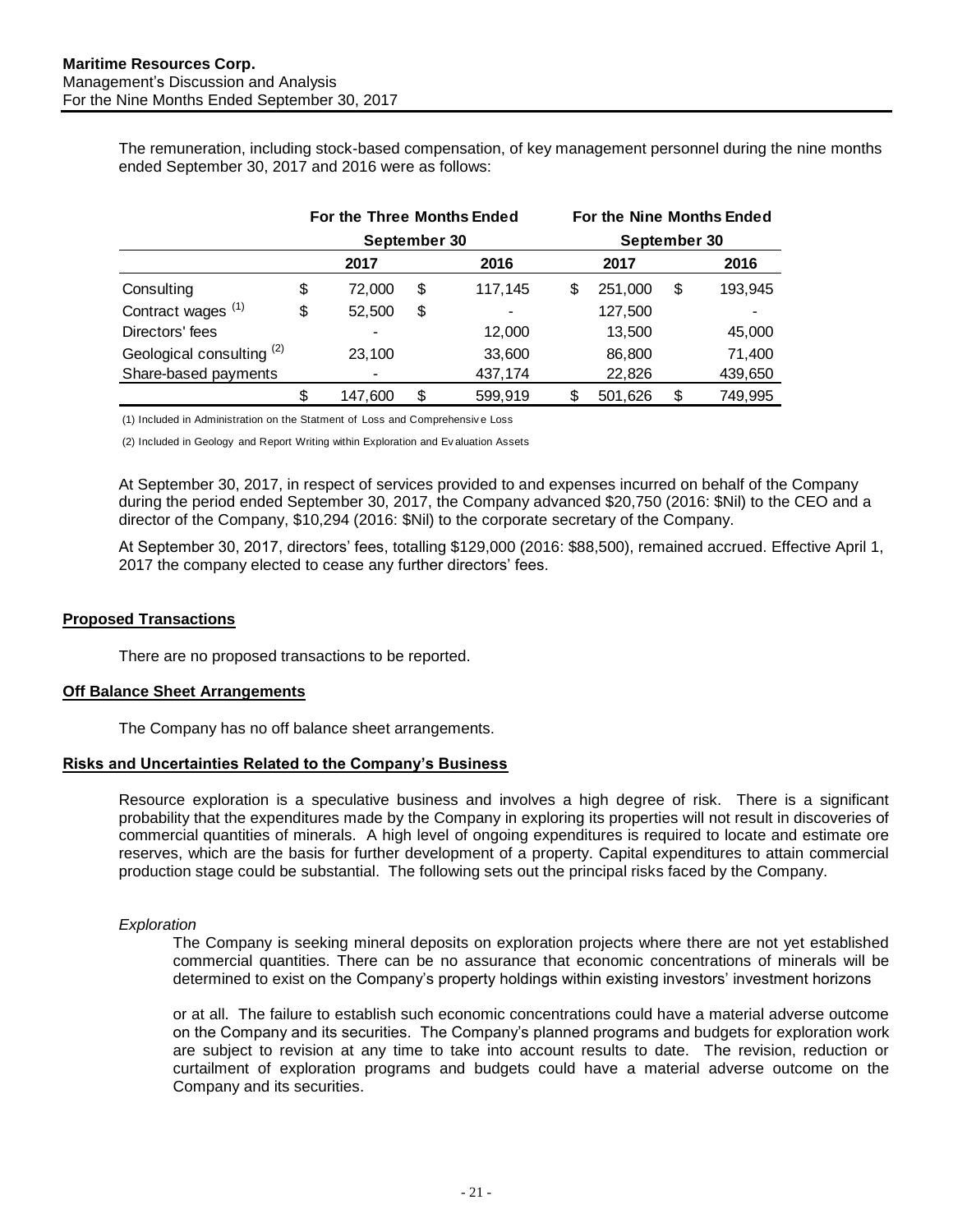#### *Market*

The Company's securities trade on public markets and the trading value thereof is determined by the evaluations, perceptions and sentiments of both individual investors and the investment community taken as a whole. Such evaluations, perceptions and sentiments are subject to change; both in short term time horizons and longer term time horizons. An adverse change in investor evaluations, perceptions and sentiments could have a material adverse outcome on the Company and its securities.

#### *Commodity Price*

The Company's exploration projects are primarily related to exploration for gold and other precious metals in Canada. These minerals have recently been the subject of significant price fluctuations, and as such, there can be no assurance that that investors' evaluations, perceptions, beliefs and sentiments will continue to favour these target commodities. An adverse change in these commodities' prices, or in investors' beliefs about trends in those prices, could have a material adverse outcome on the Company and its securities.

#### *Title*

Although the Company has exercised the usual due diligence with respect to title to properties in which it has interests, there is no guarantee that title to the properties will not be challenged or impugned. The Company's mineral property interests may be subject to prior unregistered agreements or transfers or land claims, and title may be affected by undetected defects.

#### *Financing*

Exploration and development of mineral deposits is an expensive process, and frequently the greater the level of interim stage success the more expensive it can become. The Company has no producing properties and generates no operating revenues; therefore, for the foreseeable future, it will be dependent upon selling equity in the capital markets to provide financing for its continuing substantial exploration budgets. While the Company has been successful in obtaining financing from the capital markets for its projects in recent years, there can be no assurance that the capital markets will remain favourable in the future, and/or that the Company will be able to raise the financing needed to continue

its exploration programs on favourable terms, or at all. Restrictions on the Company's ability to finance could have a material adverse outcome on the Company and its securities.

#### *Share Price Volatility and Price Fluctuations*

In recent years, the securities markets in Canada have experienced a high level of price and volume volatility, and the market prices of securities of many companies, particularly junior mineral exploration companies, like the Company, have experienced wide fluctuations which have not necessarily been related to the operating performance, underlying asset values or prospects of such companies. There can be no assurance that these price fluctuations and volatility will not continue to occur.

#### *Key Personnel*

The Company's exploration efforts are dependent to a large degree on the skills and experience of certain of its key personnel. The Company does not maintain "key man" insurance policies on these individuals.

Should the availability of these persons' skills and experience be in any way reduced or curtailed, this could have a material adverse outcome on the Company and its securities.

#### *Competition*

Significant and increasing competition exists for the limited number of mineral property acquisition opportunities available. As a result of this competition, some of which is with large established mining companies with substantial capabilities and greater financial and technical resources than the Company, the Company may be unable to acquire additional attractive mineral properties on terms it considers acceptable.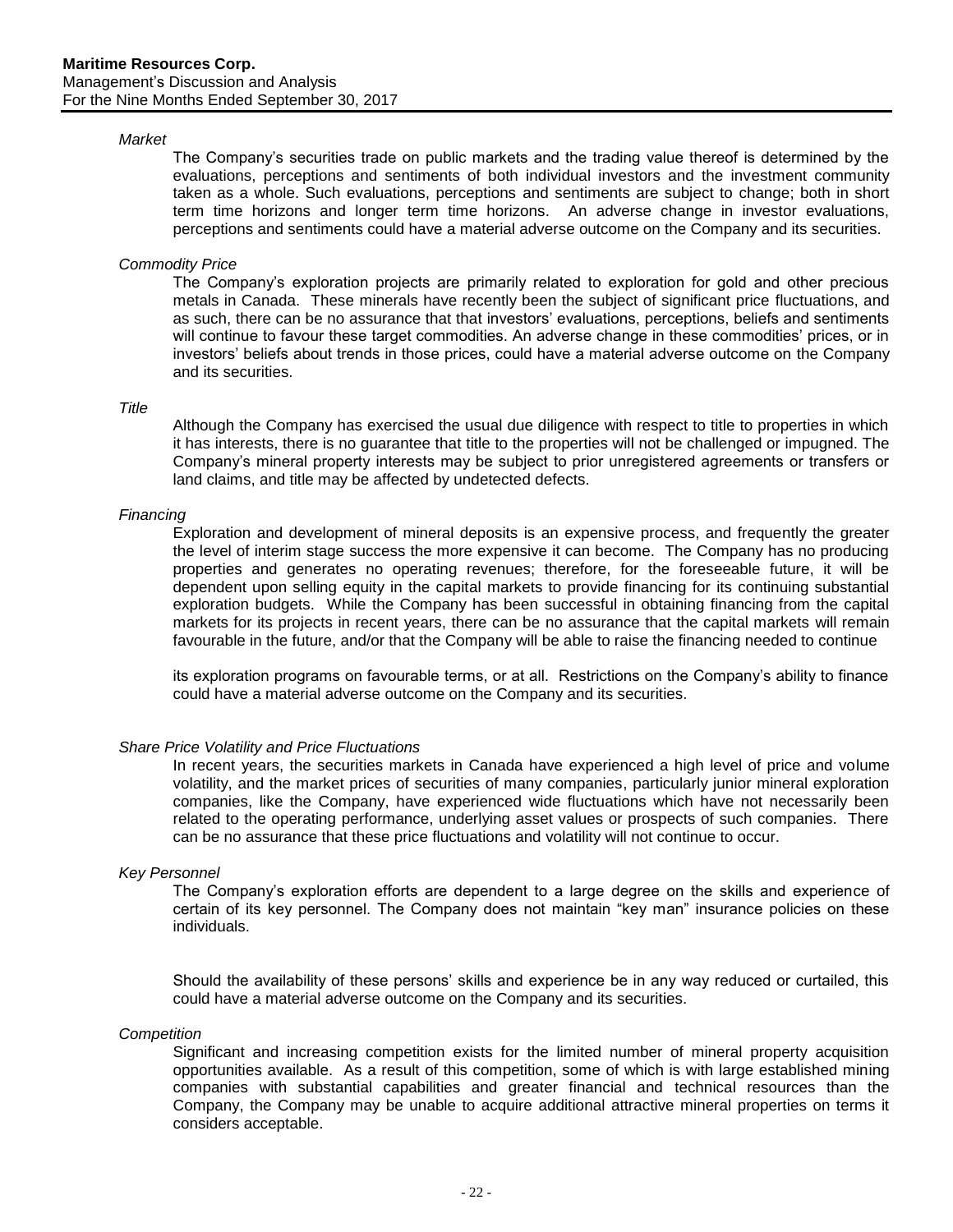## *Realization of Assets*

Exploration and evaluation assets comprise a substantial portion of the Company's assets. Realization of the Company's investment in these assets is dependent upon the establishment of legal ownership, the attainment of successful production from the properties or from the proceeds of their disposal. Resource exploration and development is highly speculative and involves inherent risks. While the rewards if an ore body is discovered can be substantial, few properties that are explored are ultimately developed into producing mines. There can be no assurance that current exploration programs will result in the discovery of economically viable quantities of ore. The amounts shown for acquisition costs and deferred exploration expenditures represent costs incurred to date and do not necessarily reflect present or future values.

## *Environmental and Other Regulatory Requirements*

The current or future operations of the Company, including development activities and commencement of production on its properties, require permits from various governmental authorities and such operations are and will be subject to laws and regulations governing prospecting, development, mining, production, exports, taxes, labour standards, occupational health, waste disposal, toxic substances, land use, environmental protection, safety and other matters. Companies engaged in the development and operation of mines and related facilities could experience increased costs, and delays in production and other schedules as a result of the need to comply with applicable laws, regulations and permits. There can be no assurance that approvals and permits required to commence production on its properties will be obtained on a timely basis, or at all. Additional permits and studies, which may include environmental impact studies conducted before permits can be obtained, may be necessary prior to operation of the properties in which the Company has interests and there can be no assurance that the Company will be able to obtain or maintain all necessary permits that may be required to commence construction, development or operation of mining facilities at these properties on terms which enable operations to be conducted at economically justifiable costs. Failure to comply with applicable laws, regulations, and permitting requirements may result in enforcement actions there under, including orders issued by regulatory or judicial authorities causing operations to cease or be curtailed, and may include corrective measures requiring capital expenditures, installation of additional equipment, or remedial actions. Parties engaged in mining operations or extraction operations may be required to compensate those suffering loss or damage by reason of such activities and may have civil or criminal fines or penalties imposed for violations of applicable laws or regulations.

Amendments to current laws, regulations and permits governing operations and activities of mining companies, or more stringent implementation thereof, could have a material adverse impact on the Company and cause increases in capital expenditures or production costs or reduction in levels of production at producing properties or abandonment or delays in development of new mineral exploration properties. To the best of the Company's knowledge, it is currently operating in compliance with all applicable environmental regulations.

## *History of Net Losses; Accumulated Deficit; Lack of Revenue from Operations*

The Company has incurred net losses to date. The Company has not yet had any revenue from the exploration activities on its properties. Even if the Company commences development of certain of its properties, the Company may continue to incur losses. There is no certainty that the Company will produce revenue, operate profitably or provide a return on investment in the future.

## *Uninsurable*

The Company and its subsidiaries may become subject to liability for pollution, fire, explosion and other risks against which it cannot insure or against which it may elect not to insure. Such events could result in substantial damage to property and personal injury. The payment of any such liabilities may have a material, adverse effect on the Company's financial position.

## *Legal Proceedings*

As at the date of the Report, there were no legal proceedings against or by the Company.

#### *Critical Accounting Estimates*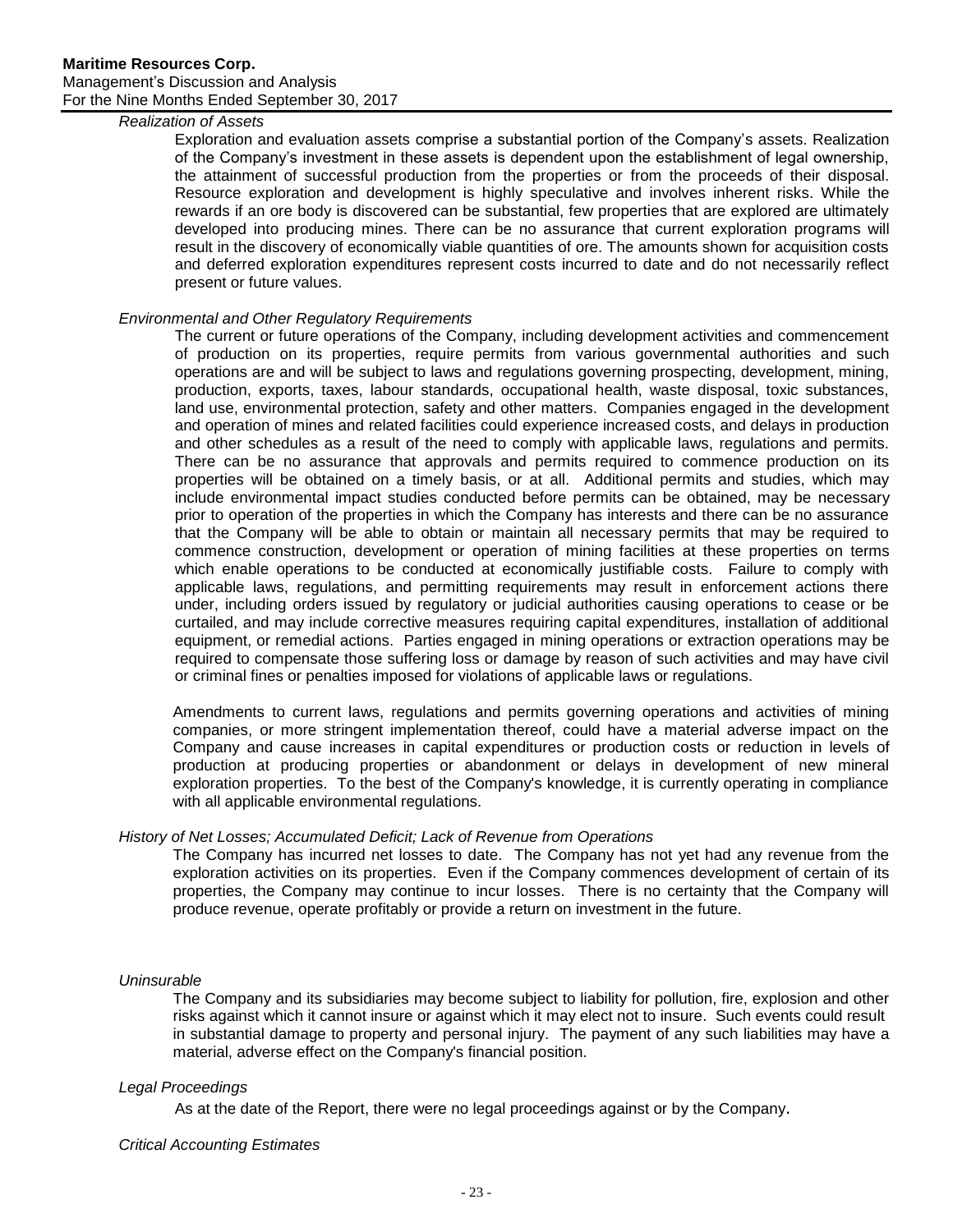In the preparation of financial information, management makes judgments, estimates and assumptions that affect, amongst other things, the carrying value of its mineral property assets. All deferred mineral property expenditures are reviewed, on a property-by-property basis, to consider whether there are any conditions that may indicate impairment. When the carrying value of a property exceeds its net recoverable amount that may be estimated by quantifiable evidence of an economic geological resource or reserve, joint venture expenditure commitments or the Company's assessment of its ability to sell the property for an amount exceeding the deferred costs, a provision is made for the impairment in value. Management's estimates of exploration, operating, capital and reclamation costs, if any, are subject to certain risks and uncertainties which may affect the recoverability of mineral property costs. Although management has used its best judgment to estimate of these factors, it is possible that changes could occur in the near term that could adversely affect management's estimate of the net cash flow to be generated from its properties. The Company also uses the Black-Scholes Option Pricing Model in relation to share based payments. Option pricing models require the input of highly subjective assumptions including the expected price volatility. Changes in the subjective input assumptions can materially affect the fair value estimate, and therefore the existing models do not necessarily provide a reliable single measure of the fair value of the Company's stock options granted/vested during the period.

# <span id="page-23-0"></span>**Other MD&A Disclosure Requirements**

## **New Accounting Policies, Standards, Amendments and Interpretations Affecting Future Year-Ends**

The Company has adopted the following new standard, along with any consequential amendments, prior to or effective January 1, 2017. These changes were made in accordance with the applicable transitional provisions, and did not impact the Company's condensed interim financial statements.

- IAS 7, "Statement of Cash Flows" (amended standard): is effective for annual periods beginning on or after January 1, 2017,
- IAS 12, "Income Taxes" (amended standard): is effective for annual periods beginning on or after January 1, 2017.

Accounting Standards Issued but not yet in effect

- IFRS 2, "Share-based payment" (amended standard) is effective for annual periods beginning on or after January 1, 2018.
- IFRS 9, "Financial Instruments: Classification and Measurement": is effective for annual periods beginning on or after January 1, 2018.
- IFRS 15, "Revenue from Contracts and Customers": the effective date of adoption has been deferred to January 1, 2018 (with earlier application permitted).
- IFRS 16, "Leases": is effective for annual periods beginning on or after January 1, 2019.

The Company is currently evaluating the impact of these new and amended standards on its financial statements. The impact is not expected to have a material impact on the statements of financial position or results of operations of the Company.

## **Financial Instruments & Other Instruments**

The Company has classified its cash as fair value through profit or loss (using level 1 of the fair value hierarchy); receivables (excluding tax arrangements) as loans and receivables; and accounts payable and accrued liabilities and loans as other financial liabilities.

(a) Fair value

The carrying values of cash, receivables, and accounts payable and accrued liabilities approximate their fair values due to the short-term maturity of these financial instruments.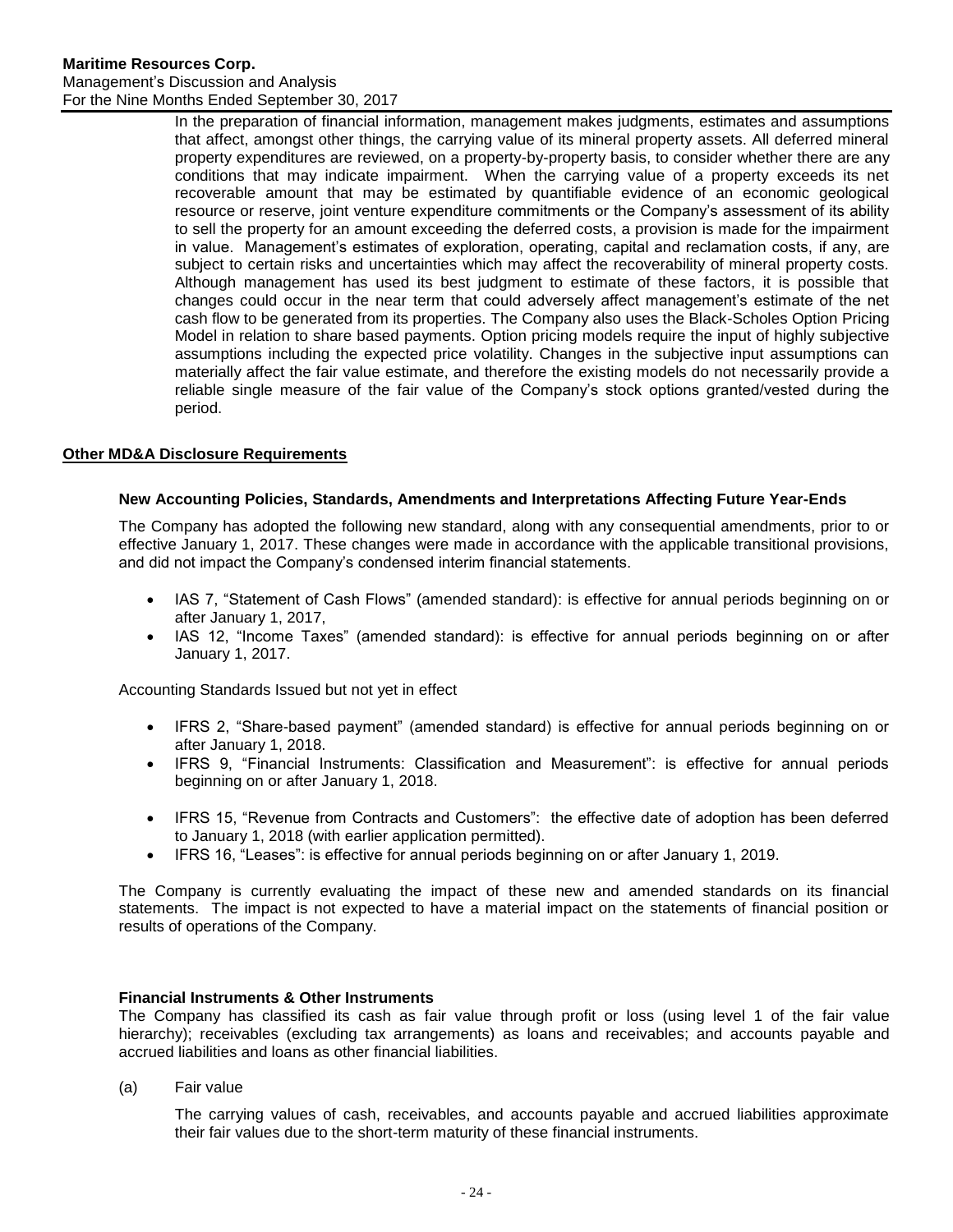(b) Credit risk

Credit risk is the risk that a counter party to a financial instrument will fail to discharge its contractual obligations. The Company is exposed to credit risk with respect to its cash, restricted cash and receivables, other than Goods and Services Tax ("GST") and government funding which may be receivable. The maximum exposure to loss arising from accounts receivable is equal to their carrying amounts.

The Company manages credit risk with respect to its cash by maintaining demand deposits with a major Canadian financial institution; however, this exposes the Company's cash to concentration of credit risk as all amounts are held at a single institution.

There were no changes in the Company's approach to risk during the period ended September 30, 2017.

## **Outstanding Share Data as at the Report Date**

On September 25, 2017, the Company closed the Private Placement, announced on August 25, 2017, and issued 8,034,167 non-flow-through units ("NFT Units") at \$0.10 per unit, 1,483,334 flow-through units ("FT Units") at \$0.15 per unit, for total proceeds of \$1,025,917.

Each FT Unit consists of one flow-through common share of the Company and one-half of one common share purchase warrant (the "FT Warrant"). Each whole FT Warrant will entitle the holder thereof to purchase one common share of the Company (the "FT Warrant Share") at a price of \$0.20 per FT Warrant Share expiring March 22, 2019.

Each NFT Unit consists of one non flow-through common share of the Company and one-half of one common share purchase warrant (the "NFT Warrant"). Each whole NFT Warrant will entitle the holder thereof to purchase one common share of the Company (the "NFT Warrant Share") at a price of \$0.20 per NFT Warrant Share for expiring March 22, 2019.

In connection with this private placement, finders' fees of \$66,713 were paid and 500,333 Finder/Broker Warrants were issued. The warrant entitles the holder thereof to purchase one common share of the Company at a price of \$0.20 per Warrant Share expiring March 22, 2019.

1,000,000 NFT units have been allotted but not issued.

- The Company issued 100,000 shares in connection with the Whisker property. The shares were valued at \$14,000.
- The Company issued 333,333 shares in connection with the Bridge Financing Agreement. The shares were valued at \$46,667.